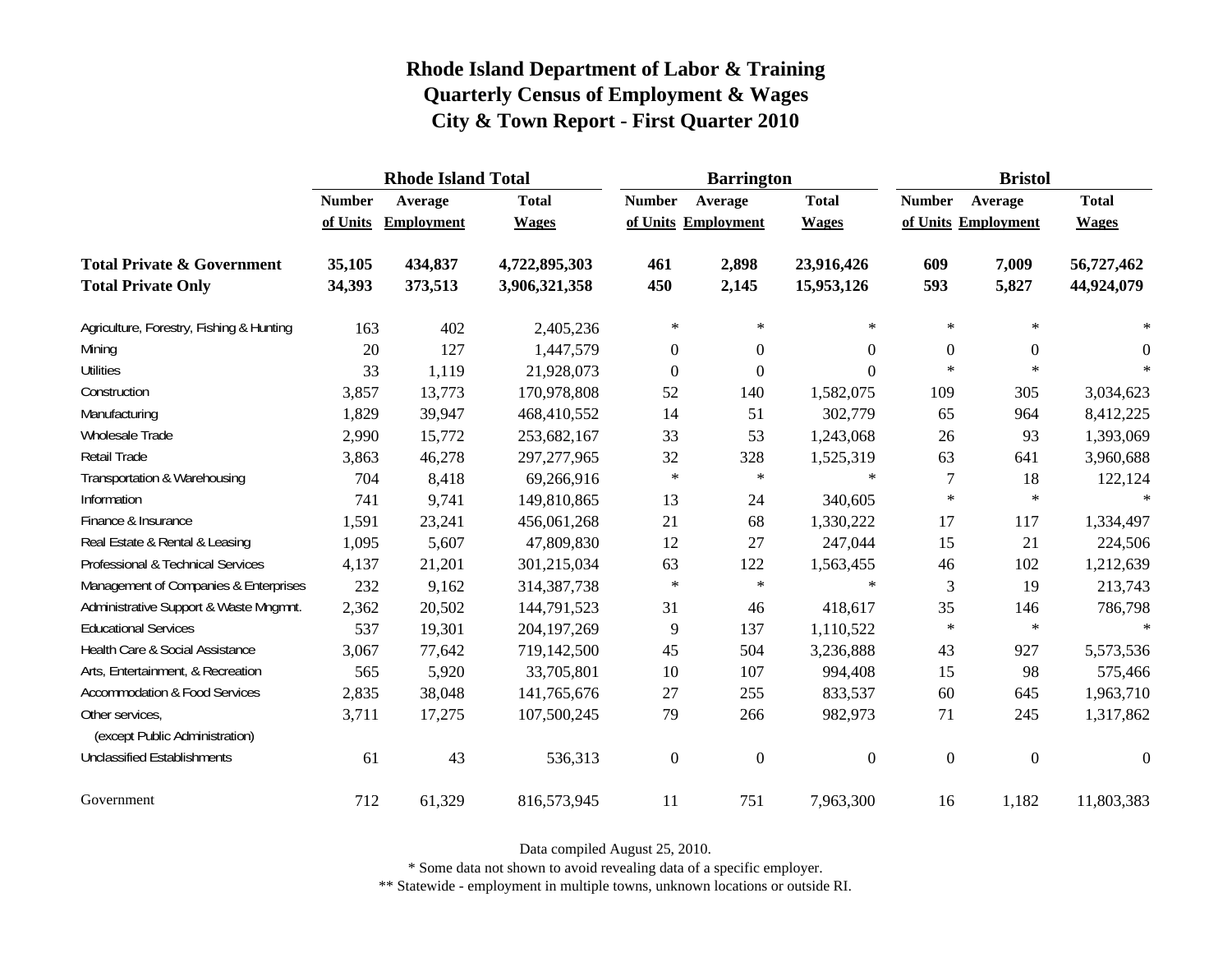|                                                   | <b>Burrillville</b> |                     |                |                  | <b>Central Falls</b> |                  | <b>Charlestown</b> |                     |              |
|---------------------------------------------------|---------------------|---------------------|----------------|------------------|----------------------|------------------|--------------------|---------------------|--------------|
|                                                   | <b>Number</b>       | Average             | <b>Total</b>   | <b>Number</b>    | Average              | <b>Total</b>     | <b>Number</b>      | Average             | <b>Total</b> |
|                                                   |                     | of Units Employment | <b>Wages</b>   |                  | of Units Employment  | <b>Wages</b>     |                    | of Units Employment | <b>Wages</b> |
| <b>Total Private &amp; Government</b>             | 291                 | 2,667               | 20,444,302     | 241              | 2,716                | 23,121,909       | 237                | 1,234               | 11,345,615   |
| <b>Total Private Only</b>                         | 275                 | 2,069               | 15,216,191     | 230              | 1,916                | 13,733,427       | 223                | 1,057               | 9,528,932    |
| Agriculture, Forestry, Fishing & Hunting          | $\ast$              | ∗                   | $\ast$         | $\overline{0}$   | $\overline{0}$       | $\overline{0}$   | $\ast$             | $\ast$              |              |
| Mining                                            | $\Omega$            | $\boldsymbol{0}$    | $\overline{0}$ | $\overline{0}$   | $\overline{0}$       | $\Omega$         | $\ast$             | $\ast$              |              |
| <b>Utilities</b>                                  | $\ast$              | $\ast$              | $\ast$         | $\Omega$         | $\theta$             | $\Omega$         | $\boldsymbol{0}$   | $\boldsymbol{0}$    | $\theta$     |
| Construction                                      | 68                  | 171                 | 2,334,441      | 18               | 83                   | 751,436          | 49                 | 128                 | 1,134,350    |
| Manufacturing                                     | 10                  | 406                 | 3,720,562      | 29               | 568                  | 4,706,144        | $\ast$             | $\ast$              |              |
| Wholesale Trade                                   | 21                  | 47                  | 612,963        | 4                | 36                   | 312,772          | 9                  | 16                  | 679,419      |
| Retail Trade                                      | 19                  | 147                 | 706,926        | 39               | 204                  | 1,174,024        | 22                 | 127                 | 782,344      |
| Transportation & Warehousing                      | 5                   | 10                  | 152,465        | 5                | 16                   | 54,990           | $\,8\,$            | 10                  | 75,431       |
| Information                                       | 6                   | 34                  | 218,553        | $\ast$           | $\ast$               | $\ast$           | 5                  | 21                  | 103,886      |
| Finance & Insurance                               | 4                   | 12                  | 104,257        | 10               | 78                   | 662,272          | $\overline{7}$     | 34                  | 483,352      |
| Real Estate & Rental & Leasing                    | 4                   | $\overline{7}$      | 29,112         | $\overline{7}$   | 37                   | 262,337          | 8                  | 18                  | 175,584      |
| Professional & Technical Services                 | 18                  | 54                  | 540,036        | 11               | 26                   | 218,683          | 19                 | 35                  | 470,221      |
| Management of Companies & Enterprises             | $\ast$              | $\ast$              | $\ast$         | $\Omega$         | $\boldsymbol{0}$     | $\overline{0}$   | $\ast$             | $\ast$              | $\ast$       |
| Administrative Support & Waste Mngmnt.            | 22                  | 60                  | 321,869        | 14               | 289                  | 2,243,349        | 21                 | 28                  | 197,177      |
| <b>Educational Services</b>                       | $\overline{4}$      | 43                  | 141,024        | $\ast$           | $\ast$               | $\ast$           | $\ast$             | $\ast$              |              |
| Health Care & Social Assistance                   | 18                  | 496                 | 3,263,769      | 21               | 257                  | 1,469,432        | 17                 | 154                 | 1,215,502    |
| Arts, Entertainment, & Recreation                 | 5                   | 16                  | 90,797         | $\boldsymbol{0}$ | $\overline{0}$       | $\boldsymbol{0}$ | $\ast$             | $\ast$              | $\star$      |
| <b>Accommodation &amp; Food Services</b>          | 27                  | 410                 | 1,278,722      | 31               | 162                  | 553,193          | 21                 | 94                  | 243,774      |
| Other services,<br>(except Public Administration) | 39                  | 88                  | 518,578        | 38               | 105                  | 578,546          | 25                 | 37                  | 200,107      |
| <b>Unclassified Establishments</b>                | $\mathbf{0}$        | $\boldsymbol{0}$    | $\overline{0}$ | $\mathbf{0}$     | $\boldsymbol{0}$     | $\mathbf{0}$     | $\overline{0}$     | $\boldsymbol{0}$    | $\theta$     |
| Government                                        | 16                  | 599                 | 5,228,111      | 11               | 798                  | 9,388,482        | 14                 | 179                 | 1,816,683    |

Data compiled August 25, 2010.

\* Some data not shown to avoid revealing data of a specific employer.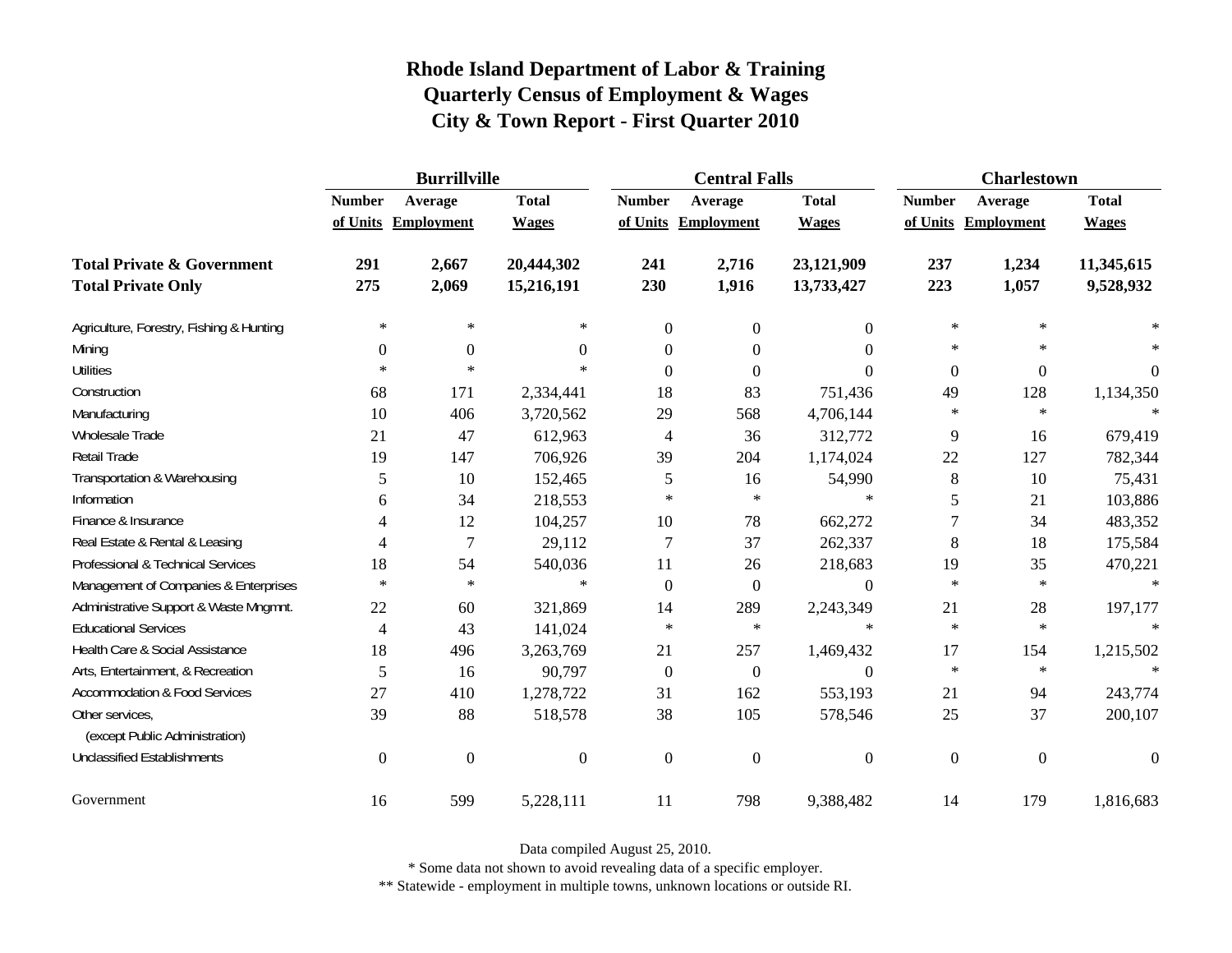|                                                   | Coventry         |                     |                  |                  | <b>Cranston</b>     |              | <b>Cumberland</b> |                     |                  |
|---------------------------------------------------|------------------|---------------------|------------------|------------------|---------------------|--------------|-------------------|---------------------|------------------|
|                                                   | <b>Number</b>    | Average             | <b>Total</b>     | <b>Number</b>    | Average             | <b>Total</b> | <b>Number</b>     | Average             | <b>Total</b>     |
|                                                   |                  | of Units Employment | <b>Wages</b>     |                  | of Units Employment | <b>Wages</b> |                   | of Units Employment | <b>Wages</b>     |
| <b>Total Private &amp; Government</b>             | 728              | 7,332               | 58,986,275       | 2,431            | 31,790              | 313,601,719  | 846               | 8,512               | 82,832,337       |
| <b>Total Private Only</b>                         | 710              | 5,998               | 45,978,927       | 2,407            | 25,530              | 222,918,909  | 829               | 7,286               | 69,456,788       |
| Agriculture, Forestry, Fishing & Hunting          | $\ast$           | $\ast$              | $\ast$           | $\ast$           | $\ast$              | $\ast$       | $\ast$            | $\star$             |                  |
| Mining                                            | $\ast$           | $\ast$              | $\ast$           | $\ast$           | $\ast$              | $\ast$       | $\ast$            | $\ast$              | $\ast$           |
| <b>Utilities</b>                                  | $\mathbf{0}$     | $\boldsymbol{0}$    | $\Omega$         | $\boldsymbol{0}$ | $\overline{0}$      | $\theta$     | $\ast$            | $\ast$              | $\ast$           |
| Construction                                      | 133              | 337                 | 2,968,389        | 256              | 1,076               | 14,023,679   | 129               | 500                 | 7,390,289        |
| Manufacturing                                     | 44               | 606                 | 10,343,405       | 169              | 3,679               | 44,158,368   | 43                | 1,408               | 13,061,678       |
| <b>Wholesale Trade</b>                            | 42               | 240                 | 3,589,910        | 183              | 1,466               | 17,940,216   | 77                | 724                 | 9,924,848        |
| Retail Trade                                      | 92               | 1,646               | 10,105,351       | 298              | 4,031               | 25,716,044   | 77                | 918                 | 6,077,462        |
| Transportation & Warehousing                      | 11               | 238                 | 1,524,963        | 58               | 589                 | 5,609,396    | 22                | 433                 | 3,456,889        |
| Information                                       | 9                | 34                  | 374,029          | 40               | 1,809               | 23, 207, 419 | 17                | 142                 | 925,645          |
| Finance & Insurance                               | 24               | 125                 | 1,050,188        | 126              | 716                 | 7,927,237    | 41                | 147                 | 7,416,592        |
| Real Estate & Rental & Leasing                    | 23               | 51                  | 355,391          | 84               | 376                 | 4,439,594    | 31                | 103                 | 915,160          |
| Professional & Technical Services                 | 59               | 199                 | 1,913,430        | 248              | 1,459               | 19,230,207   | 78                | 286                 | 3,987,592        |
| Management of Companies & Enterprises             | $\overline{4}$   | 55                  | 689,356          | 12               | 244                 | 3,161,123    | $\ast$            | $\ast$              | $\ast$           |
| Administrative Support & Waste Mngmnt.            | 61               | 163                 | 924,296          | 171              | 1,575               | 10,249,452   | 49                | 112                 | 833,745          |
| <b>Educational Services</b>                       | 9                | 106                 | 572,462          | 33               | 291                 | 1,771,540    | 13                | 129                 | 621,877          |
| Health Care & Social Assistance                   | 41               | 962                 | 6,652,747        | 258              | 3,913               | 26,340,294   | 75                | 1,108               | 7,821,621        |
| Arts, Entertainment, & Recreation                 | $\overline{7}$   | 51                  | 98,597           | 29               | 198                 | 858,348      | $\,8\,$           | 70                  | 264,485          |
| <b>Accommodation &amp; Food Services</b>          | 60               | 892                 | 3,276,984        | 170              | 2,599               | 9,113,242    | 58                | 561                 | 1,781,747        |
| Other services,<br>(except Public Administration) | 87               | 279                 | 1,488,181        | 264              | 1,481               | 8,867,562    | 104               | 536                 | 3,297,177        |
| <b>Unclassified Establishments</b>                | $\boldsymbol{0}$ | $\boldsymbol{0}$    | $\boldsymbol{0}$ | $\ast$           | $\ast$              | $\ast$       | $\boldsymbol{0}$  | $\boldsymbol{0}$    | $\boldsymbol{0}$ |
| Government                                        | 18               | 1,333               | 13,007,348       | 24               | 6,256               | 90,682,810   | 17                | 1,225               | 13,375,549       |

Data compiled August 25, 2010.

\* Some data not shown to avoid revealing data of a specific employer.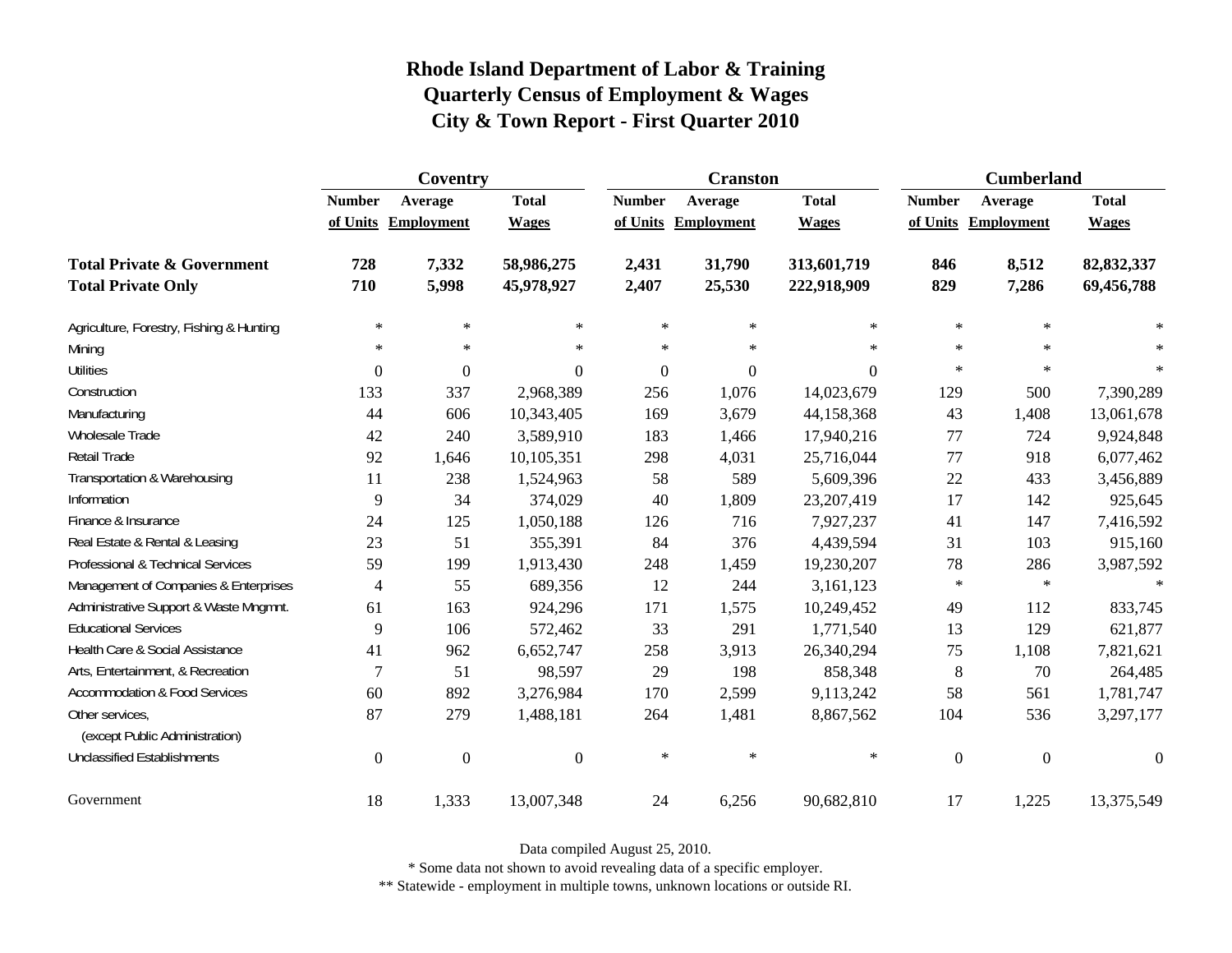|                                                   | <b>East Greenwich</b> |                     |                |                  | <b>East Providence</b> |                  | <b>Exeter</b>    |                     |                  |
|---------------------------------------------------|-----------------------|---------------------|----------------|------------------|------------------------|------------------|------------------|---------------------|------------------|
|                                                   | <b>Number</b>         | Average             | <b>Total</b>   | <b>Number</b>    | Average                | <b>Total</b>     | <b>Number</b>    | Average             | <b>Total</b>     |
|                                                   |                       | of Units Employment | <b>Wages</b>   |                  | of Units Employment    | <b>Wages</b>     |                  | of Units Employment | <b>Wages</b>     |
| <b>Total Private &amp; Government</b>             | 724                   | 6,548               | 64,359,207     | 1,442            | 20,839                 | 194,904,405      | 176              | 1,372               | 11,459,621       |
| <b>Total Private Only</b>                         | 710                   | 5,839               | 55,982,376     | 1,419            | 19,088                 | 174,192,017      | 170              | 1,295               | 10,734,582       |
| Agriculture, Forestry, Fishing & Hunting          | $\ast$                | $\ast$              | ∗              | $\overline{0}$   | $\overline{0}$         | $\overline{0}$   | 5                | 58                  | 325,808          |
| Mining                                            | $\theta$              | $\boldsymbol{0}$    | $\Omega$       | $\boldsymbol{0}$ | 0                      | $\Omega$         | $\theta$         | $\mathbf{0}$        | $\Omega$         |
| <b>Utilities</b>                                  | $\boldsymbol{0}$      | $\boldsymbol{0}$    | $\Omega$       | $\boldsymbol{0}$ | $\boldsymbol{0}$       | $\theta$         | $\overline{0}$   | $\boldsymbol{0}$    | $\mathbf{0}$     |
| Construction                                      | 42                    | 171                 | 1,963,779      | 195              | 789                    | 13,227,263       | 28               | 54                  | 568,703          |
| Manufacturing                                     | 27                    | 560                 | 5,981,369      | 95               | 1,908                  | 19,597,264       | 7                | 34                  | 338,032          |
| Wholesale Trade                                   | 63                    | 286                 | 7,354,739      | 116              | 1,294                  | 14,724,075       | $\ast$           | $\ast$              | $\ast$           |
| Retail Trade                                      | 63                    | 662                 | 5,101,692      | 135              | 1,812                  | 11,417,091       | 14               | 50                  | 348,599          |
| Transportation & Warehousing                      | $\,8\,$               | 86                  | 711,384        | 33               | 160                    | 1,373,272        | 6                | 73                  | 325,569          |
| Information                                       | 14                    | 25                  | 393,373        | 22               | 327                    | 4,410,531        | 3                | 10                  | 72,668           |
| Finance & Insurance                               | 49                    | 276                 | 4,069,929      | 94               | 3,302                  | 33,450,969       | $\ast$           | $\ast$              | $\ast$           |
| Real Estate & Rental & Leasing                    | 33                    | 105                 | 1,094,206      | 42               | 193                    | 1,760,822        | 5                | 12                  | 92,463           |
| Professional & Technical Services                 | 120                   | 558                 | 7,954,911      | 168              | 1,237                  | 14,748,587       | 17               | 229                 | 4,221,835        |
| Management of Companies & Enterprises             | $\ast$                | $\ast$              | $\ast$         | 6                | 109                    | 1,973,362        | $\ast$           | $\ast$              | $\star$          |
| Administrative Support & Waste Mngmnt.            | 44                    | 160                 | 1,431,757      | 98               | 1,012                  | 6,739,955        | 21               | 83                  | 1,192,387        |
| <b>Educational Services</b>                       | 13                    | 204                 | 1,528,093      | 16               | 410                    | 3,639,117        | $\overline{4}$   | 19                  | 180,733          |
| Health Care & Social Assistance                   | 90                    | 1,280               | 10,361,117     | 135              | 3,954                  | 35,651,553       | 12               | 198                 | 1,376,281        |
| Arts, Entertainment, & Recreation                 | 11                    | 110                 | 678,711        | 27               | 513                    | 2,131,608        | $\ast$           | $\ast$              | $\ast$           |
| <b>Accommodation &amp; Food Services</b>          | 55                    | 980                 | 3,711,757      | 100              | 1,460                  | 4,771,211        | 15               | 177                 | 494,031          |
| Other services,<br>(except Public Administration) | 70                    | 262                 | 1,269,605      | 137              | 608                    | 4,575,337        | 14               | 36                  | 180,009          |
| <b>Unclassified Establishments</b>                | $\boldsymbol{0}$      | $\boldsymbol{0}$    | $\overline{0}$ | $\boldsymbol{0}$ | $\boldsymbol{0}$       | $\boldsymbol{0}$ | $\boldsymbol{0}$ | $\boldsymbol{0}$    | $\boldsymbol{0}$ |
| Government                                        | 14                    | 709                 | 8,376,831      | 23               | 1,749                  | 20,712,388       | 6                | 77                  | 725,039          |

Data compiled August 25, 2010.

\* Some data not shown to avoid revealing data of a specific employer.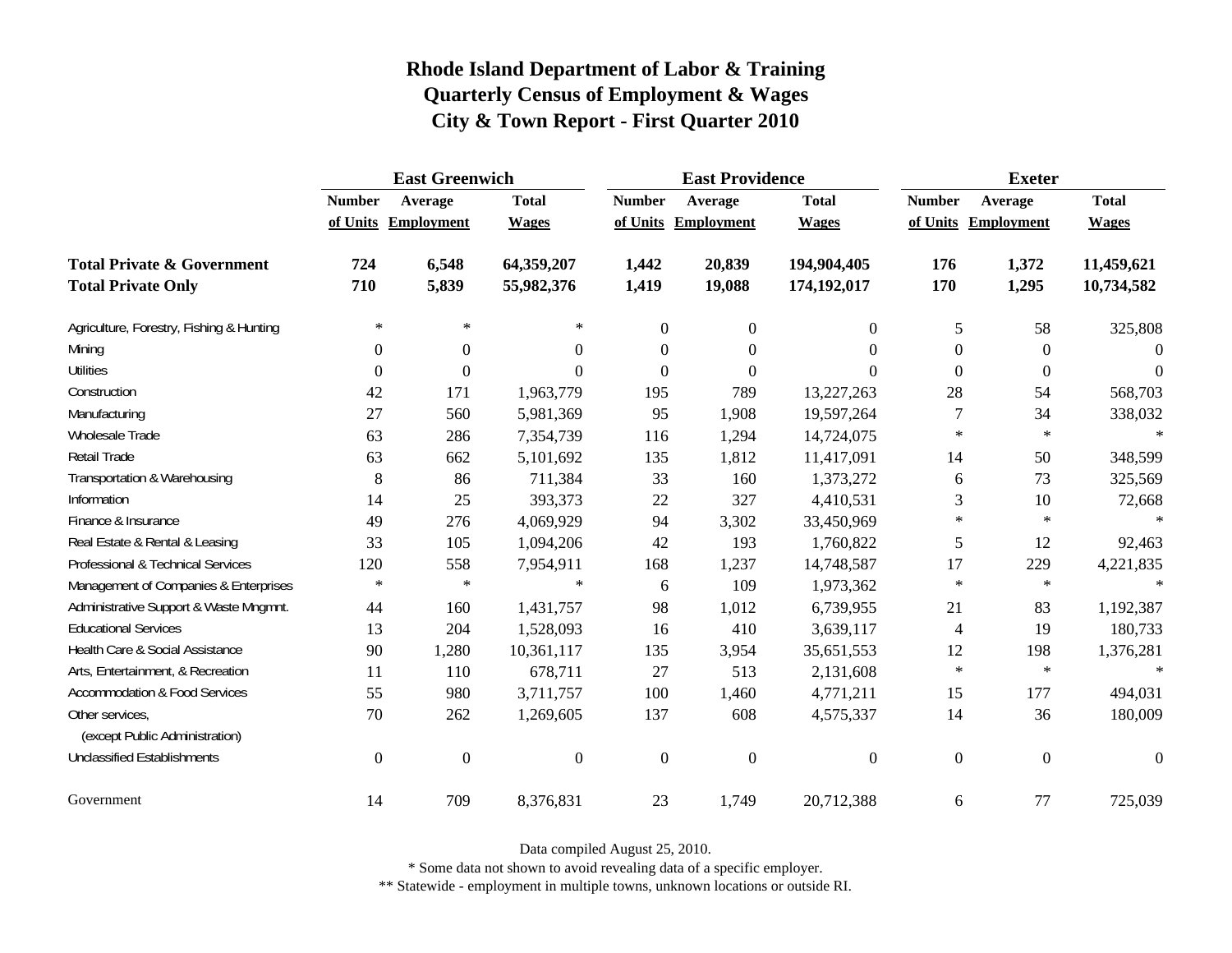|                                                   | Foster         |                     |                  |               | Glocester      |                  | Hopkinton        |                     |              |
|---------------------------------------------------|----------------|---------------------|------------------|---------------|----------------|------------------|------------------|---------------------|--------------|
|                                                   | <b>Number</b>  | Average             | <b>Total</b>     | <b>Number</b> | Average        | <b>Total</b>     | <b>Number</b>    | Average             | <b>Total</b> |
|                                                   |                | of Units Employment | <b>Wages</b>     | of Units      | Employment     | <b>Wages</b>     |                  | of Units Employment | <b>Wages</b> |
| <b>Total Private &amp; Government</b>             | 97             | 384                 | 2,799,091        | 207           | 1,573          | 12,771,736       | 200              | 1,140               | 10,079,267   |
| <b>Total Private Only</b>                         | 91             | 280                 | 1,855,652        | <b>190</b>    | 1,074          | 7,964,094        | 189              | 1,020               | 9,013,491    |
| Agriculture, Forestry, Fishing & Hunting          | 3              | 22                  | 126,850          | $\ast$        | $\ast$         | $\ast$           | $\ast$           | $\ast$              |              |
| Mining                                            | $\Omega$       | $\theta$            | 0                | $\ast$        | $\ast$         | $\ast$           | $\ast$           | $\ast$              |              |
| <b>Utilities</b>                                  | $\Omega$       | $\theta$            | 0                | $\theta$      | $\Omega$       | $\Omega$         | $\overline{0}$   | $\boldsymbol{0}$    | $\Omega$     |
| Construction                                      | 23             | 36                  | 260,414          | 56            | 113            | 1,080,399        | 56               | 128                 | 1,126,165    |
| Manufacturing                                     | 5              | 5                   | 18,712           | $\ast$        | $\ast$         | ∗                | 22               | 361                 | 3,810,863    |
| <b>Wholesale Trade</b>                            | 4              | 6                   | 24,703           | 6             | 5              | 66,467           | 6                | 20                  | 323,210      |
| Retail Trade                                      | 5              | 18                  | 67,783           | 20            | 183            | 843,096          | 17               | 85                  | 486,087      |
| Transportation & Warehousing                      | $\ast$         | $\ast$              | $\ast$           | 5             | 63             | 596,510          | 3                | 18                  | 216,639      |
| Information                                       | ∗              | $\ast$              | $\ast$           | 3             | 18             | 92,278           | 4                | 13                  | 40,048       |
| Finance & Insurance                               | ∗              | $\ast$              | $\ast$           |               | 22             | 209,172          | $\ast$           | $\ast$              |              |
| Real Estate & Rental & Leasing                    | $\ast$         | $\ast$              | $\ast$           | 4             | 5              | 156,602          | 3                | 4                   | 4,446        |
| Professional & Technical Services                 | 9              | 11                  | 153,799          | 16            | 73             | 1,369,872        | 12               | 67                  | 1,177,344    |
| Management of Companies & Enterprises             | $\ast$         | $\ast$              | $\ast$           | $\ast$        | $\ast$         | $\ast$           | $\ast$           | $\ast$              | $\ast$       |
| Administrative Support & Waste Mngmnt.            | 15             | 8                   | 34,176           | 10            | 14             | 108,952          | 16               | 17                  | 119,614      |
| <b>Educational Services</b>                       | $\ast$         | $\ast$              | $\ast$           | $\star$       | $\ast$         | $\ast$           | $\ast$           | $\ast$              |              |
| Health Care & Social Assistance                   | 6              | 43                  | 245,565          | 15            | 376            | 2,496,706        | 14               | 174                 | 1,109,531    |
| Arts, Entertainment, & Recreation                 | $\ast$         | $\ast$              | $\ast$           | 3             | 6              | 61,146           | 6                | 57                  | 179,513      |
| Accommodation & Food Services                     | 6              | 36                  | 96,764           | 17            | 133            | 410,704          | 6                | 21                  | 80,906       |
| Other services,<br>(except Public Administration) | 4              | 8                   | 31,125           | 22            | 40             | 307,838          | 12               | 37                  | 125,132      |
| <b>Unclassified Establishments</b>                | $\overline{0}$ | $\boldsymbol{0}$    | $\boldsymbol{0}$ | $\theta$      | $\overline{0}$ | $\boldsymbol{0}$ | $\boldsymbol{0}$ | $\boldsymbol{0}$    | $\theta$     |
| Government                                        | 6              | 104                 | 943,439          | 17            | 501            | 4,807,642        | 11               | 119                 | 1,065,776    |

Data compiled August 25, 2010.

\* Some data not shown to avoid revealing data of a specific employer.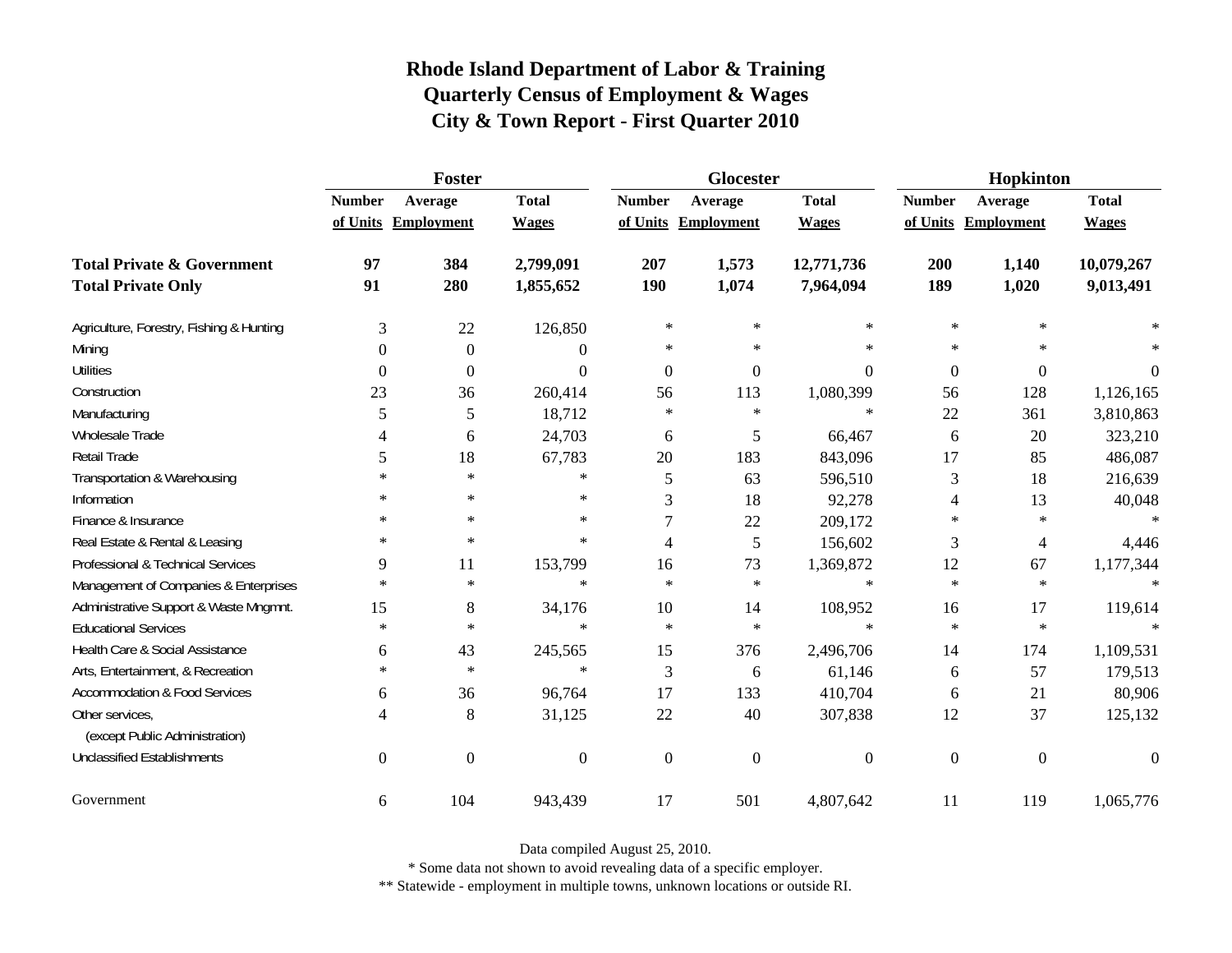|                                                   | <b>Jamestown</b> |                     |                  |                  | <b>Johnston</b>   |                  | <b>Lincoln</b>   |                     |                  |
|---------------------------------------------------|------------------|---------------------|------------------|------------------|-------------------|------------------|------------------|---------------------|------------------|
|                                                   | <b>Number</b>    | Average             | <b>Total</b>     | <b>Number</b>    | Average           | <b>Total</b>     | <b>Number</b>    | Average             | <b>Total</b>     |
|                                                   |                  | of Units Employment | <b>Wages</b>     | of Units         | <b>Employment</b> | <b>Wages</b>     |                  | of Units Employment | <b>Wages</b>     |
| <b>Total Private &amp; Government</b>             | 205              | 1,103               | 9,047,290        | 1,062            | 10,338            | 108,922,545      | 759              | 12,993              | 156,334,021      |
| <b>Total Private Only</b>                         | 191              | 784                 | 6,443,645        | 1,049            | 9,144             | 94,943,468       | 737              | 11,755              | 141,182,440      |
| Agriculture, Forestry, Fishing & Hunting          | $\ast$           | $\ast$              | $\ast$           | 10               | 20                | 56,506           | $\ast$           | $\ast$              |                  |
| Mining                                            | 0                | $\boldsymbol{0}$    | $\boldsymbol{0}$ | $\star$          | $\ast$            | $\ast$           | $\boldsymbol{0}$ | $\overline{0}$      | $\theta$         |
| <b>Utilities</b>                                  | 0                | $\Omega$            | $\Omega$         | $\star$          | $\ast$            | $\ast$           | $\ast$           | $\ast$              |                  |
| Construction                                      | 24               | 68                  | 662,753          | 173              | 471               | 5,331,766        | 96               | 633                 | 7,980,276        |
| Manufacturing                                     | 4                | 8                   | 46,011           | 88               | 1,049             | 7,425,022        | 41               | 2,007               | 22,606,909       |
| Wholesale Trade                                   | 16               | 36                  | 707,642          | 56               | 290               | 3,384,697        | 74               | 761                 | 9,445,809        |
| Retail Trade                                      | 12               | 94                  | 405,292          | 132              | 1,462             | 9,499,459        | 58               | 918                 | 8,258,919        |
| Transportation & Warehousing                      | $\ast$           | $\ast$              | $\ast$           | 41               | 203               | 1,930,469        | 19               | 527                 | 4,127,832        |
| Information                                       | 3                | 12                  | 105,229          | 8                | 56                | 1,216,020        | 16               | 274                 | 3,235,516        |
| Finance & Insurance                               | 5                | 16                  | 233,227          | $32\,$           | 1,304             | 36,252,810       | 39               | 2,408               | 38,446,795       |
| Real Estate & Rental & Leasing                    | 7                | 22                  | 116,475          | 31               | 258               | 2,364,730        | 21               | 54                  | 451,566          |
| Professional & Technical Services                 | 44               | 92                  | 1,182,398        | 67               | 147               | 1,481,704        | 107              | 608                 | 11,218,391       |
| Management of Companies & Enterprises             | $\ast$           | $\ast$              | $\ast$           | $\ast$           | $\ast$            | $\ast$           | $\,8\,$          | 285                 | 13,788,012       |
| Administrative Support & Waste Mngmnt.            | 16               | 32                  | 168,307          | 106              | 939               | 6,885,830        | 47               | 321                 | 1,974,274        |
| <b>Educational Services</b>                       | $\ast$           | $\ast$              | $\ast$           | 8                | 22                | 124,381          | $\ast$           | $\star$             |                  |
| Health Care & Social Assistance                   | 10               | 135                 | 1,099,963        | 90               | 1,396             | 11,355,233       | 62               | 893                 | 6,516,990        |
| Arts, Entertainment, & Recreation                 | 9                | 48                  | 412,559          | $\,8\,$          | 40                | 140,857          | $\ast$           | $\ast$              | $\ast$           |
| <b>Accommodation &amp; Food Services</b>          | 11               | 107                 | 373,429          | 83               | 849               | 2,836,899        | 53               | 688                 | 2,423,010        |
| Other services,<br>(except Public Administration) | 22               | 75                  | 600,573          | 112              | 492               | 2,806,010        | 63               | 206                 | 1,090,248        |
| <b>Unclassified Establishments</b>                | $\boldsymbol{0}$ | $\boldsymbol{0}$    | $\boldsymbol{0}$ | $\boldsymbol{0}$ | $\boldsymbol{0}$  | $\boldsymbol{0}$ | $\boldsymbol{0}$ | $\overline{0}$      | $\boldsymbol{0}$ |
| Government                                        | 14               | 319                 | 2,603,645        | 13               | 1,194             | 13,979,077       | 22               | 1,238               | 15, 151, 581     |

Data compiled August 25, 2010.

\* Some data not shown to avoid revealing data of a specific employer.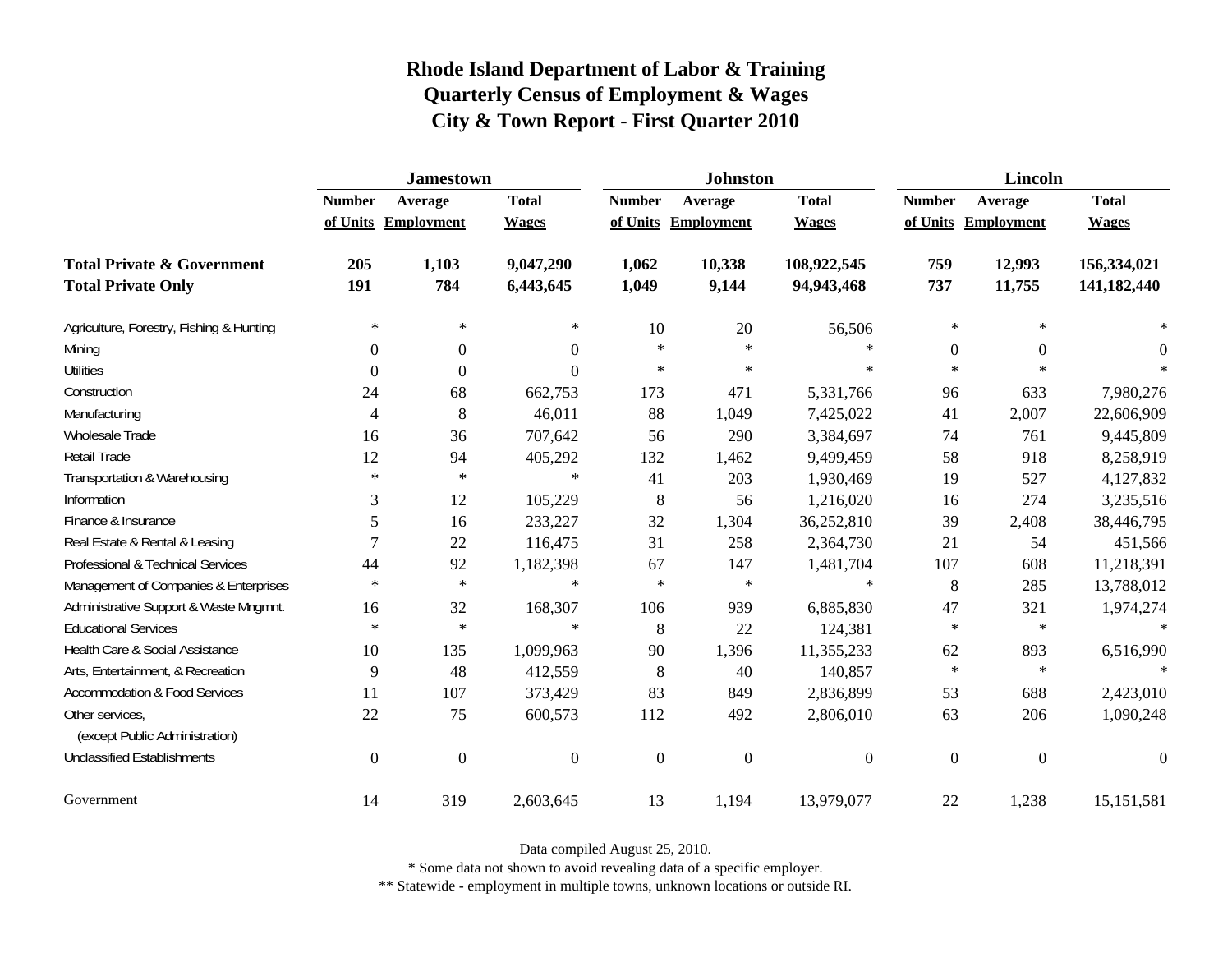|                                                   | <b>Little Compton</b> |                     |                |                  | <b>Middletown</b>   |                | <b>Narragansett</b> |                     |                  |
|---------------------------------------------------|-----------------------|---------------------|----------------|------------------|---------------------|----------------|---------------------|---------------------|------------------|
|                                                   | <b>Number</b>         | Average             | <b>Total</b>   | <b>Number</b>    | Average             | <b>Total</b>   | <b>Number</b>       | Average             | <b>Total</b>     |
|                                                   |                       | of Units Employment | <b>Wages</b>   |                  | of Units Employment | <b>Wages</b>   |                     | of Units Employment | <b>Wages</b>     |
| <b>Total Private &amp; Government</b>             | 145                   | 500                 | 4,175,654      | 756              | 10,344              | 101,317,255    | 474                 | 3,701               | 30,727,555       |
| <b>Total Private Only</b>                         | 139                   | 379                 | 3,090,607      | 742              | 9,584               | 93,757,527     | 454                 | 2,679               | 18,030,643       |
| Agriculture, Forestry, Fishing & Hunting          | 7                     | 14                  | 43,496         | 5                | 47                  | 334,630        | $\ast$              | $\ast$              |                  |
| Mining                                            | $\Omega$              | $\theta$            | 0              | $\ast$           | $\ast$              | $\ast$         | $\theta$            | $\mathbf{0}$        | $\Omega$         |
| <b>Utilities</b>                                  | $\boldsymbol{0}$      | $\boldsymbol{0}$    | $\Omega$       | $\ast$           | $\ast$              | $\ast$         | $\overline{0}$      | $\boldsymbol{0}$    | $\theta$         |
| Construction                                      | 31                    | 94                  | 904,556        | 70               | 328                 | 3,596,058      | 46                  | 75                  | 594,604          |
| Manufacturing                                     | $\ast$                | $\ast$              | $\ast$         | 17               | 292                 | 6,404,469      | 18                  | 82                  | 870,136          |
| Wholesale Trade                                   | 6                     | 8                   | 160,196        | 36               | 144                 | 1,735,363      | 24                  | 78                  | 1,047,722        |
| Retail Trade                                      | 9                     | 24                  | 99,721         | 99               | 1,509               | 9,979,701      | 48                  | 582                 | 3,307,403        |
| Transportation & Warehousing                      | $\ast$                | $\ast$              | $\ast$         | 9                | 100                 | 829,892        | $\ast$              | $\star$             | $\ast$           |
| Information                                       | $\Omega$              | $\boldsymbol{0}$    | $\mathbf{0}$   | 13               | 288                 | 4,823,539      | 4                   | 9                   | 176,755          |
| Finance & Insurance                               | $\ast$                | $\ast$              | $\ast$         | 29               | 591                 | 9,034,895      | 16                  | 50                  | 1,043,267        |
| Real Estate & Rental & Leasing                    | 5                     | 6                   | 50,693         | 38               | 127                 | 1,036,863      | 27                  | 87                  | 728,063          |
| Professional & Technical Services                 | 15                    | 16                  | 333,737        | 106              | 2,064               | 31,568,294     | 51                  | 90                  | 1,361,398        |
| Management of Companies & Enterprises             | $\Omega$              | $\boldsymbol{0}$    | $\Omega$       | $\ast$           | $\ast$              | $\ast$         | $\ast$              | $\ast$              | $\star$          |
| Administrative Support & Waste Mngmnt.            | 19                    | 22                  | 91,264         | 44               | 155                 | 1,286,004      | 30                  | 58                  | 541,335          |
| <b>Educational Services</b>                       | $\ast$                | $\ast$              | $\ast$         | 13               | 268                 | 2,561,005      | 6                   | 9                   | 43,208           |
| Health Care & Social Assistance                   | $\ast$                | $\ast$              | ∗              | 77               | 1,564               | 9,481,494      | 43                  | 448                 | 3,651,095        |
| Arts, Entertainment, & Recreation                 | 7                     | 16                  | 169,307        | 15               | 124                 | 568,167        | 13                  | 51                  | 369,509          |
| <b>Accommodation &amp; Food Services</b>          | 9                     | 60                  | 230,180        | 88               | 1,221               | 4,686,858      | 68                  | 822                 | 2,497,098        |
| Other services,<br>(except Public Administration) | 21                    | 56                  | 297,226        | 76               | 454                 | 1,952,187      | 45                  | 164                 | 988,522          |
| <b>Unclassified Establishments</b>                | $\boldsymbol{0}$      | $\boldsymbol{0}$    | $\overline{0}$ | $\boldsymbol{0}$ | $\boldsymbol{0}$    | $\overline{0}$ | $\boldsymbol{0}$    | $\boldsymbol{0}$    | $\boldsymbol{0}$ |
| Government                                        | 6                     | 122                 | 1,085,047      | 14               | 760                 | 7,559,728      | 20                  | 1,023               | 12,696,912       |

Data compiled August 25, 2010.

\* Some data not shown to avoid revealing data of a specific employer.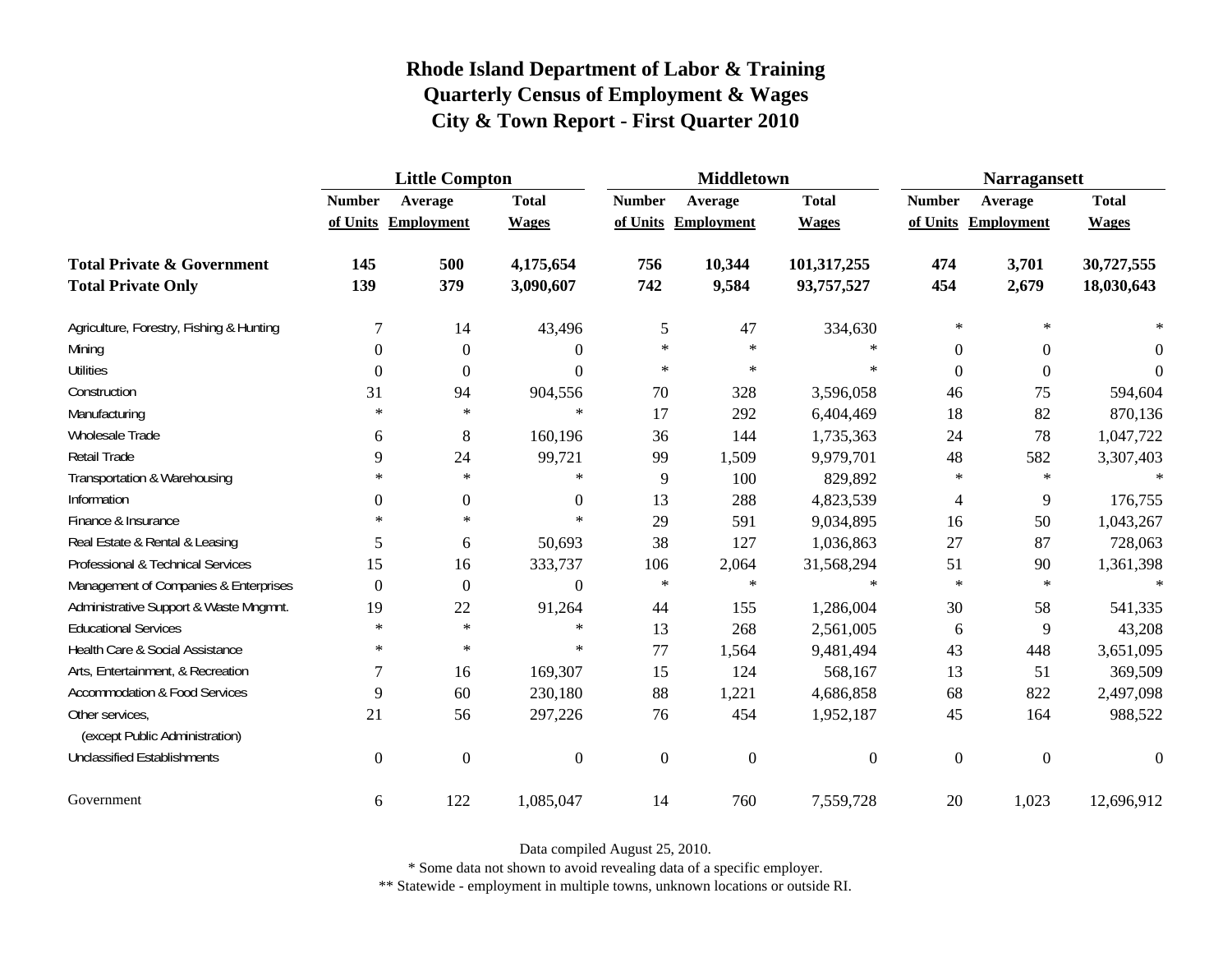|                                                   |                  | <b>Newport</b>      |                  |                  | <b>New Shoreham</b> |                  | <b>North Kingstown</b> |                     |              |
|---------------------------------------------------|------------------|---------------------|------------------|------------------|---------------------|------------------|------------------------|---------------------|--------------|
|                                                   | <b>Number</b>    | Average             | <b>Total</b>     | <b>Number</b>    | Average             | <b>Total</b>     | <b>Number</b>          | Average             | <b>Total</b> |
|                                                   |                  | of Units Employment | <b>Wages</b>     |                  | of Units Employment | <b>Wages</b>     |                        | of Units Employment | <b>Wages</b> |
| <b>Total Private &amp; Government</b>             | 1,243            | 15,896              | 182,245,106      | 209              | 407                 | 3,546,195        | 1,002                  | 13,955              | 139,852,995  |
| <b>Total Private Only</b>                         | 1,207            | 10,650              | 84, 147, 281     | 193              | 291                 | 2,492,868        | 982                    | 12,490              | 122,923,127  |
| Agriculture, Forestry, Fishing & Hunting          | $\ast$           | $\ast$              | $\ast$           | $\ast$           | $\ast$              | ∗                | 11                     | 13                  | 91,879       |
| Mining                                            | 0                | $\Omega$            | $\theta$         | $\overline{0}$   | $\Omega$            | $\overline{0}$   | $\boldsymbol{0}$       | $\theta$            | $\Omega$     |
| <b>Utilities</b>                                  | 0                | $\Omega$            | $\theta$         | $\star$          | $\ast$              | $\ast$           | $\ast$                 | $\star$             |              |
| Construction                                      | 97               | 438                 | 4,493,008        | 37               | 68                  | 765,789          | 115                    | 401                 | 6,759,123    |
| Manufacturing                                     | 29               | 122                 | 1,223,593        | $\ast$           | $\ast$              | ∗                | 68                     | 4,385               | 55,928,769   |
| Wholesale Trade                                   | 57               | 186                 | 2,799,648        | $\ast$           | $\ast$              | ∗                | 89                     | 424                 | 5,864,587    |
| Retail Trade                                      | 204              | 1,296               | 7,230,243        | 36               | 51                  | 352,175          | 103                    | 1,892               | 11,216,983   |
| Transportation & Warehousing                      | 43               | 216                 | 1,494,361        | 4                | 4                   | 23,460           | 37                     | 406                 | 3,672,128    |
| Information                                       | 24               | 241                 | 2,597,015        | $\ast$           | $\ast$              | ∗                | 23                     | 246                 | 3,071,149    |
| Finance & Insurance                               | 38               | 176                 | 2,563,143        | $\star$          | $\ast$              | ∗                | 40                     | 198                 | 2,599,806    |
| Real Estate & Rental & Leasing                    | 54               | 310                 | 2,407,233        | 14               | 30                  | 148,168          | 29                     | 67                  | 516,530      |
| Professional & Technical Services                 | 133              | 669                 | 10,045,187       | 5                | $\overline{4}$      | 23,203           | 135                    | 414                 | 6,363,359    |
| Management of Companies & Enterprises             | $\ast$           | $\ast$              | $\ast$           | $\ast$           | $\ast$              | $\ast$           | 12                     | 578                 | 6,165,927    |
| Administrative Support & Waste Mngmnt.            | 72               | 413                 | 3,982,511        | 10               | 13                  | 97,282           | 65                     | 292                 | 1,674,134    |
| <b>Educational Services</b>                       | $\ast$           | $\ast$              | $\ast$           | $\star$          | $\ast$              | $\ast$           | 22                     | 130                 | 833,291      |
| Health Care & Social Assistance                   | 78               | 1,702               | 15,862,385       | $\ast$           | $\ast$              | $\ast$           | 70                     | 1,480               | 10,008,810   |
| Arts, Entertainment, & Recreation                 | 47               | 638                 | 4,535,881        | 9                | 11                  | 71,385           | 25                     | 178                 | 1,141,059    |
| <b>Accommodation &amp; Food Services</b>          | 173              | 2,735               | 12,281,277       | 50               | 52                  | 273,838          | 58                     | 872                 | 2,739,398    |
| Other services,<br>(except Public Administration) | 130              | 655                 | 4,521,290        | 12               | 13                  | 80,023           | 76                     | 404                 | 2,143,063    |
| <b>Unclassified Establishments</b>                | $\boldsymbol{0}$ | $\boldsymbol{0}$    | $\boldsymbol{0}$ | $\boldsymbol{0}$ | $\boldsymbol{0}$    | $\boldsymbol{0}$ | $\ast$                 | $\ast$              | $\ast$       |
| Government                                        | 36               | 5,247               | 98,097,825       | 16               | 116                 | 1,053,327        | 20                     | 1,467               | 16,929,868   |

Data compiled August 25, 2010.

\* Some data not shown to avoid revealing data of a specific employer.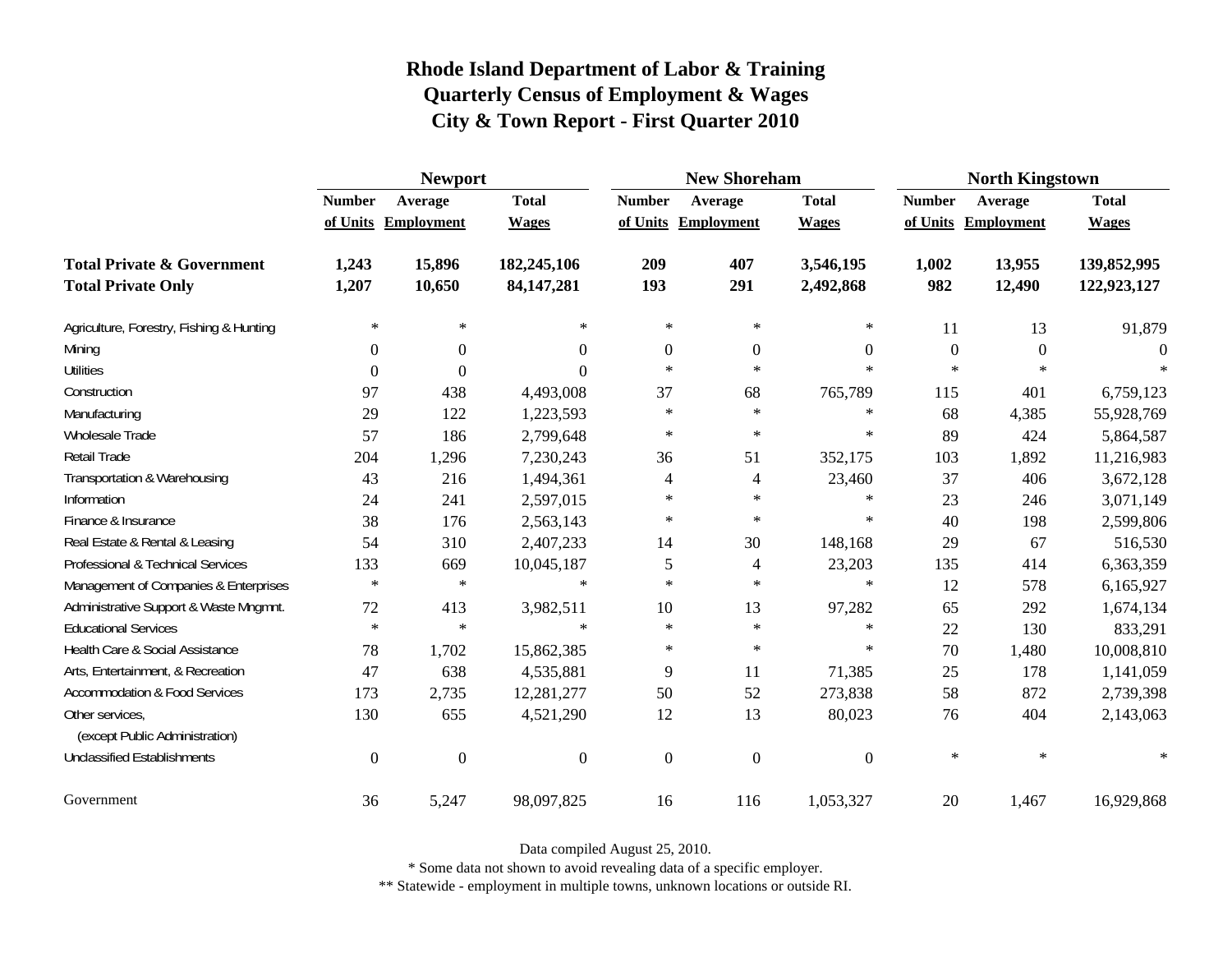|                                                   | <b>North Providence</b> |                     |                |                  | <b>North Smithfield</b> |                  | <b>Pawtucket</b> |                     |              |  |
|---------------------------------------------------|-------------------------|---------------------|----------------|------------------|-------------------------|------------------|------------------|---------------------|--------------|--|
|                                                   | <b>Number</b>           | Average             | <b>Total</b>   | <b>Number</b>    | Average                 | <b>Total</b>     | <b>Number</b>    | Average             | <b>Total</b> |  |
|                                                   |                         | of Units Employment | <b>Wages</b>   |                  | of Units Employment     | <b>Wages</b>     |                  | of Units Employment | <b>Wages</b> |  |
| <b>Total Private &amp; Government</b>             | 711                     | 7,138               | 57,768,808     | 371              | 3,590                   | 28,063,074       | 1,529            | 23,479              | 260,720,463  |  |
| <b>Total Private Only</b>                         | 701                     | 6,198               | 46,470,726     | 362              | 3,165                   | 23,910,135       | 1,505            | 21,133              | 229,197,830  |  |
| Agriculture, Forestry, Fishing & Hunting          | $\overline{0}$          | 0                   | $\overline{0}$ | $\ast$           | $\ast$                  | $\ast$           | $\overline{0}$   | $\overline{0}$      | 0            |  |
| Mining                                            | $\boldsymbol{0}$        | $\boldsymbol{0}$    | $\Omega$       | $\ast$           | $\ast$                  | $\ast$           | $\mathbf{0}$     | $\Omega$            | $\Omega$     |  |
| <b>Utilities</b>                                  | $\mathbf{0}$            | $\overline{0}$      | $\Omega$       | $\boldsymbol{0}$ | $\boldsymbol{0}$        | $\boldsymbol{0}$ | $*$              | $\ast$              |              |  |
| Construction                                      | 75                      | 205                 | 2,186,947      | 71               | 108                     | 931,764          | 136              | 635                 | 7,790,196    |  |
| Manufacturing                                     | 41                      | 366                 | 2,540,863      | 20               | 423                     | 3,845,795        | 155              | 3,919               | 35,314,968   |  |
| Wholesale Trade                                   | 33                      | 179                 | 2,269,395      | 21               | 91                      | 1,361,644        | 81               | 479                 | 5,231,500    |  |
| Retail Trade                                      | 104                     | 914                 | 5,057,822      | 38               | 673                     | 5,442,705        | 170              | 1,560               | 9,885,687    |  |
| Transportation & Warehousing                      | 15                      | 92                  | 658,368        | 13               | 89                      | 939,917          | 42               | 475                 | 3,624,866    |  |
| Information                                       | 9                       | 33                  | 298,647        | $\ast$           | ∗                       | $\ast$           | 24               | 159                 | 3,143,239    |  |
| Finance & Insurance                               | 31                      | 157                 | 1,763,276      | 11               | 40                      | 458,696          | 59               | 881                 | 12,398,235   |  |
| Real Estate & Rental & Leasing                    | 30                      | 127                 | 823,417        | 11               | 22                      | 227,346          | 54               | 208                 | 2,262,094    |  |
| Professional & Technical Services                 | 58                      | 176                 | 2,083,541      | 42               | 259                     | 3,024,616        | 122              | 676                 | 7,015,440    |  |
| Management of Companies & Enterprises             | $\ast$                  | $\ast$              | $\ast$         | $\overline{0}$   | $\boldsymbol{0}$        | $\boldsymbol{0}$ | $\ast$           | $\star$             | $\ast$       |  |
| Administrative Support & Waste Mngmnt.            | 55                      | 384                 | 1,778,985      | 21               | 45                      | 393,510          | 88               | 1,664               | 9,630,477    |  |
| <b>Educational Services</b>                       | 3                       | 4                   | 13,031         | 3                | 5                       | 9,445            | 21               | 381                 | 2,871,369    |  |
| Health Care & Social Assistance                   | 78                      | 2,546               | 22,890,277     | 40               | 755                     | 4,578,869        | 179              | 5,624               | 49,925,161   |  |
| Arts, Entertainment, & Recreation                 | 7                       | 49                  | 135,539        | 6                | 37                      | 148,685          | 20               | 165                 | 1,194,490    |  |
| <b>Accommodation &amp; Food Services</b>          | 64                      | 650                 | 2,051,759      | 21               | 410                     | 1,121,180        | 135              | 1,501               | 4,631,592    |  |
| Other services,<br>(except Public Administration) | 95                      | 294                 | 1,720,282      | 37               | 163                     | 922,240          | 208              | 1,310               | 7,354,601    |  |
| <b>Unclassified Establishments</b>                | $\ast$                  | $\ast$              | $\ast$         | $\mathbf{0}$     | $\mathbf{0}$            | $\boldsymbol{0}$ | $\theta$         | $\Omega$            | $\Omega$     |  |
| Government                                        | 10                      | 942                 | 11,298,082     | $\mathbf{9}$     | 425                     | 4,152,939        | 24               | 2,348               | 31,522,633   |  |

Data compiled August 25, 2010.

\* Some data not shown to avoid revealing data of a specific employer.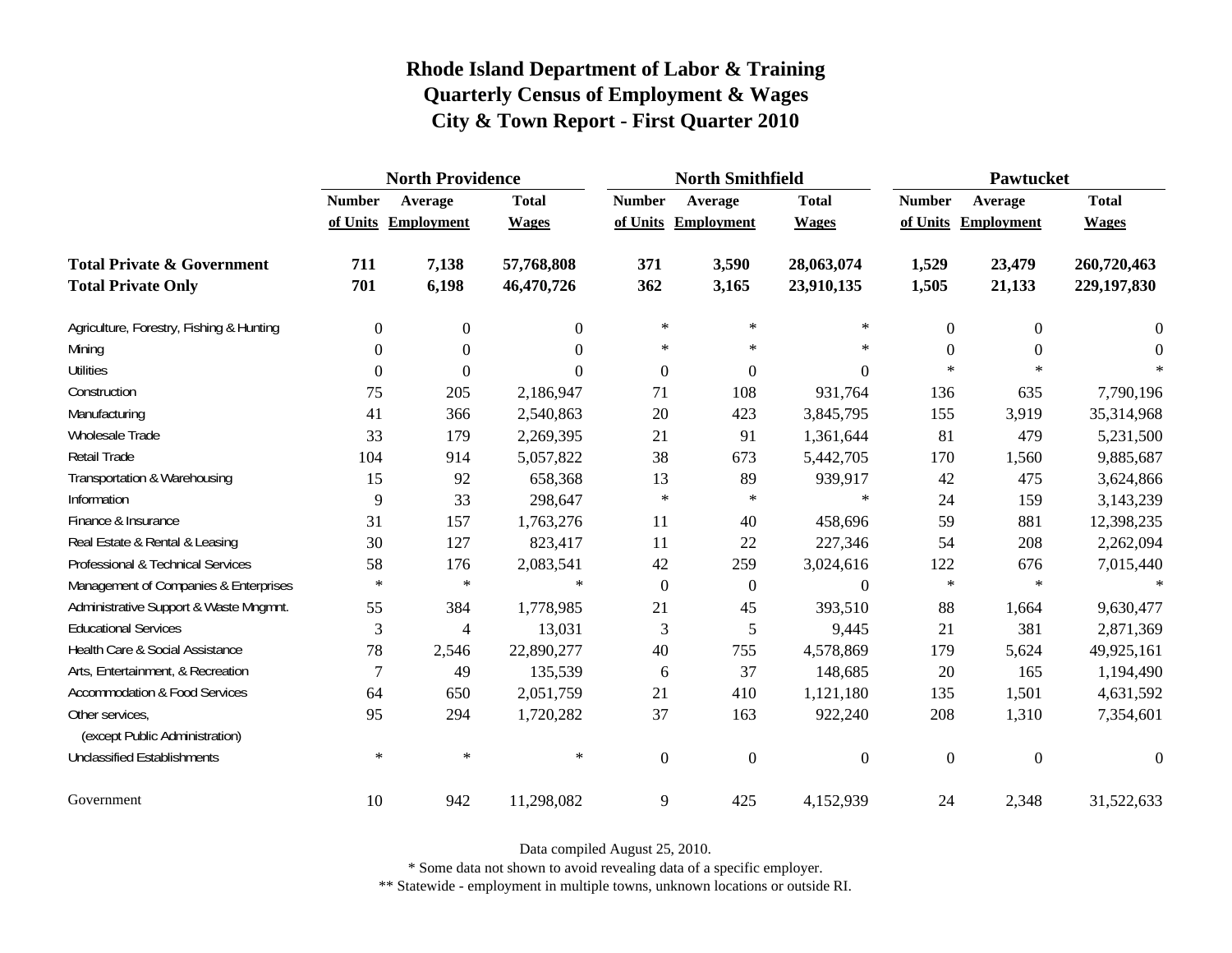|                                                   | Portsmouth     |                     |                  |                  | Providence          |               | <b>Richmond</b> |                     |                  |
|---------------------------------------------------|----------------|---------------------|------------------|------------------|---------------------|---------------|-----------------|---------------------|------------------|
|                                                   | <b>Number</b>  | Average             | <b>Total</b>     | <b>Number</b>    | Average             | <b>Total</b>  | <b>Number</b>   | Average             | <b>Total</b>     |
|                                                   |                | of Units Employment | <b>Wages</b>     |                  | of Units Employment | <b>Wages</b>  |                 | of Units Employment | <b>Wages</b>     |
| <b>Total Private &amp; Government</b>             | 533            | 5,341               | 68,856,920       | 5,598            | 105,245             | 1,253,436,826 | 153             | 1,751               | 15,538,764       |
| <b>Total Private Only</b>                         | 517            | 4,646               | 60,339,190       | 5,486            | 90,402              | 1,033,733,466 | 146             | 1,034               | 6,770,034        |
| Agriculture, Forestry, Fishing & Hunting          | 16             | 32                  | 184,036          | $\ast$           | $\ast$              | $\ast$        | 8               | 12                  | 129,675          |
| Mining                                            | $\theta$       | $\overline{0}$      | $\boldsymbol{0}$ | $\boldsymbol{0}$ | $\overline{0}$      | $\Omega$      | $\ast$          | $\star$             | $\ast$           |
| <b>Utilities</b>                                  | $\ast$         | $\star$             | $\ast$           | $\ast$           | $\ast$              | $\ast$        | $\Omega$        | $\boldsymbol{0}$    | $\boldsymbol{0}$ |
| Construction                                      | 78             | 234                 | 2,205,102        | 274              | 1,732               | 27,779,346    | 24              | 75                  | 690,778          |
| Manufacturing                                     | 26             | 1,862               | 39,138,214       | 293              | 4,438               | 39,599,730    | 6               | 78                  | 811,203          |
| Wholesale Trade                                   | 29             | 99                  | 1,281,016        | 245              | 2,100               | 32,117,151    | 6               | 32                  | 453,085          |
| Retail Trade                                      | 60             | 447                 | 3,016,323        | 634              | 6,427               | 35,867,713    | 21              | 311                 | 1,898,600        |
| Transportation & Warehousing                      | 6              | 80                  | 451,655          | 73               | 655                 | 5,188,760     | $\ast$          | $\ast$              | $\ast$           |
| Information                                       | 12             | 60                  | 843,189          | 162              | 3,443               | 65,512,870    | $\ast$          | $\ast$              | $\ast$           |
| Finance & Insurance                               | 19             | 54                  | 611,836          | 335              | 4,722               | 118,105,068   | 4               | 42                  | 375,432          |
| Real Estate & Rental & Leasing                    | 11             | 76                  | 590,648          | 184              | 1,470               | 12,536,666    | $\ast$          | $\ast$              | $\ast$           |
| Professional & Technical Services                 | 68             | 210                 | 2,153,910        | 892              | 6,090               | 92,723,703    | 9               | 44                  | 378,030          |
| Management of Companies & Enterprises             | $\ast$         | $\ast$              | $\ast$           | 44               | 1,512               | 48,579,132    | $\mathbf{0}$    | $\boldsymbol{0}$    | $\Omega$         |
| Administrative Support & Waste Mngmnt.            | 30             | 119                 | 840,718          | 303              | 6,766               | 43,892,239    | 11              | 39                  | 226,137          |
| <b>Educational Services</b>                       | 15             | 280                 | 2,309,040        | 108              | 11,772              | 135,871,341   | 3               | $\overline{2}$      | 9,700            |
| Health Care & Social Assistance                   | 34             | 495                 | 3,319,638        | 596              | 25,582              | 294,739,216   | 9               | 80                  | 550,373          |
| Arts, Entertainment, & Recreation                 | 10             | 48                  | 418,763          | $\ast$           | $\ast$              | $\ast$        | $\ast$          | $\ast$              | $\ast$           |
| <b>Accommodation &amp; Food Services</b>          | 40             | 347                 | 1,361,184        | 516              | 7,791               | 33,985,924    | 15              | 172                 | 575,287          |
| Other services,<br>(except Public Administration) | 56             | 172                 | 1,308,446        | 757              | 4,390               | 31,220,129    | 19              | 48                  | 197,423          |
| <b>Unclassified Establishments</b>                | $\overline{0}$ | $\boldsymbol{0}$    | $\boldsymbol{0}$ | $\ast$           | $\ast$              | $\ast$        | $\mathbf{0}$    | $\mathbf{0}$        | $\boldsymbol{0}$ |
| Government                                        | 16             | 695                 | 8,517,730        | 112              | 14,843              | 219,703,360   | $\overline{7}$  | 717                 | 8,768,730        |

Data compiled August 25, 2010.

\* Some data not shown to avoid revealing data of a specific employer.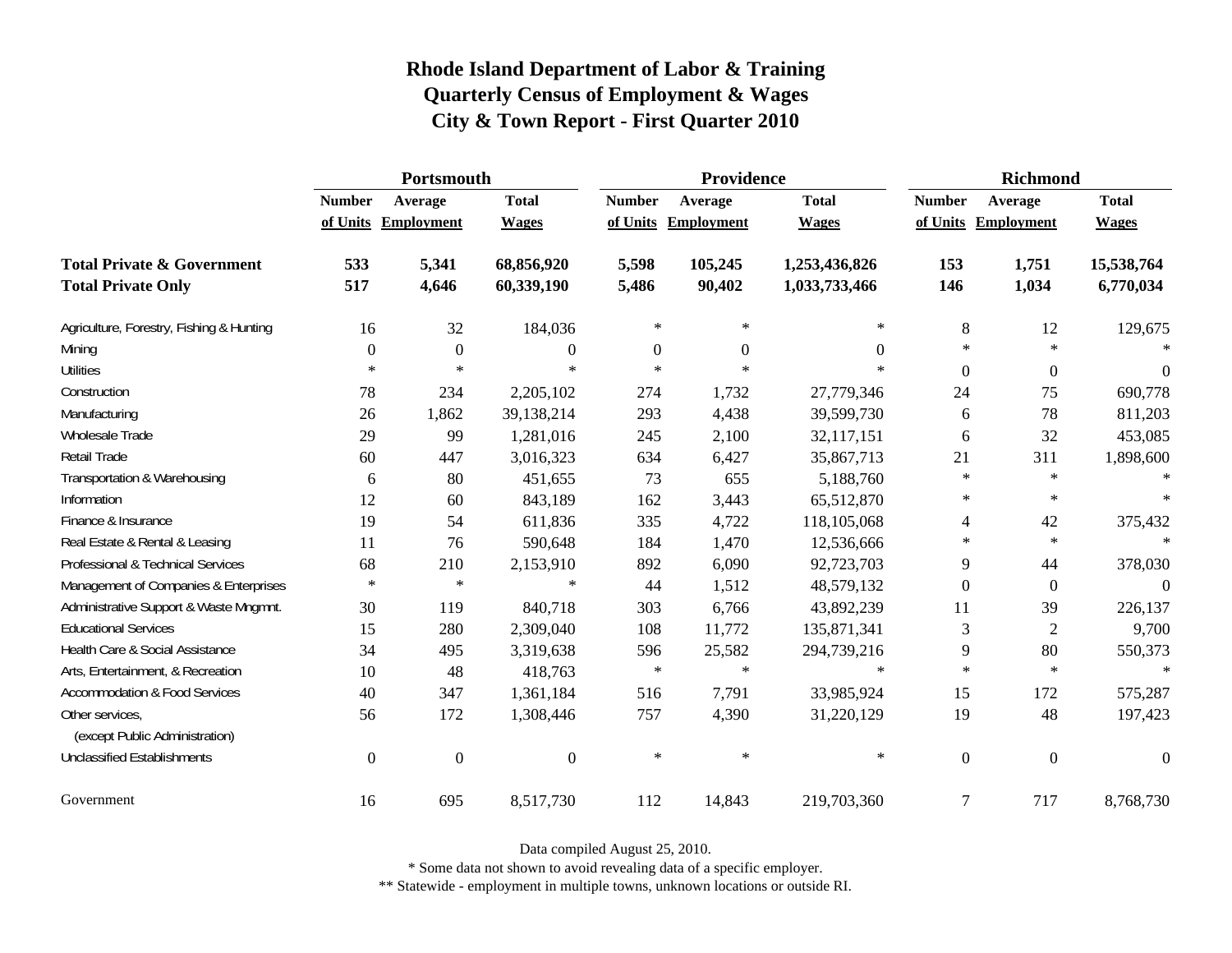|                                                   | <b>Scituate</b>  |                     |                  |                  | <b>Smithfield</b> |                  | <b>South Kingstown</b> |                   |                  |
|---------------------------------------------------|------------------|---------------------|------------------|------------------|-------------------|------------------|------------------------|-------------------|------------------|
|                                                   | <b>Number</b>    | Average             | <b>Total</b>     | <b>Number</b>    | Average           | <b>Total</b>     | <b>Number</b>          | Average           | <b>Total</b>     |
|                                                   |                  | of Units Employment | <b>Wages</b>     | of Units         | Employment        | <b>Wages</b>     | of Units               | <b>Employment</b> | <b>Wages</b>     |
| <b>Total Private &amp; Government</b>             | 248              | 1,478               | 12,870,403       | 826              | 13,280            | 209,844,862      | 1,023                  | 13,060            | 128,059,146      |
| <b>Total Private Only</b>                         | 235              | 818                 | 5,322,830        | 811              | 12,632            | 202,576,378      | 1,001                  | 9,110             | 81,119,986       |
| Agriculture, Forestry, Fishing & Hunting          | 11               | 17                  | 94,007           | $\ast$           | $\ast$            | $\ast$           | 18                     | 20                | 294,466          |
| Mining                                            | $\theta$         | $\overline{0}$      | $\boldsymbol{0}$ | $\ast$           | $\ast$            | $\ast$           | $\ast$                 | $\ast$            | $\star$          |
| <b>Utilities</b>                                  | $\boldsymbol{0}$ | $\Omega$            | $\overline{0}$   | $\boldsymbol{0}$ | $\boldsymbol{0}$  | $\boldsymbol{0}$ | $\ast$                 | $\ast$            | $\ast$           |
| Construction                                      | 59               | 144                 | 1,142,371        | 137              | 759               | 9,120,234        | 118                    | 252               | 2,494,679        |
| Manufacturing                                     | 12               | 34                  | 210,868          | 68               | 1,256             | 14,606,950       | 27                     | 617               | 10,927,132       |
| Wholesale Trade                                   | 9                | 16                  | 213,347          | 60               | 762               | 24,289,834       | 59                     | 781               | 15,264,539       |
| Retail Trade                                      | 18               | 177                 | 1,047,567        | 110              | 2,280             | 13,786,712       | 124                    | 1,305             | 8,083,504        |
| Transportation & Warehousing                      | 11               | 41                  | 180,574          | 14               | 66                | 660,505          | 11                     | 176               | 760,763          |
| Information                                       | $\overline{4}$   | 24                  | 156,418          | 17               | 239               | 3,513,287        | 16                     | 122               | 1,671,491        |
| Finance & Insurance                               | 7                | 17                  | 225,053          | 45               | 2,625             | 100,927,041      | 38                     | 209               | 2,624,384        |
| Real Estate & Rental & Leasing                    | 5                | 8                   | 64,541           | 19               | 60                | 727,148          | 26                     | 206               | 847,117          |
| Professional & Technical Services                 | 28               | 70                  | 669,838          | $75\,$           | 308               | 3,669,640        | 121                    | 310               | 4,003,764        |
| Management of Companies & Enterprises             | $\overline{0}$   | $\overline{0}$      | $\overline{0}$   | $\sqrt{5}$       | 76                | 1,172,479        | $\boldsymbol{6}$       | 20                | 225,331          |
| Administrative Support & Waste Mngmnt.            | 19               | 19                  | 97,741           | 42               | 339               | 3,797,675        | 70                     | 194               | 1,372,708        |
| <b>Educational Services</b>                       | $\ast$           | $\ast$              | $\ast$           | $\ast$           | $\ast$            | $\ast$           | 29                     | 312               | 2,282,267        |
| Health Care & Social Assistance                   | 15               | 77                  | 483,071          | 58               | 1,582             | 10,338,594       | 107                    | 2,547             | 21,024,984       |
| Arts, Entertainment, & Recreation                 | 3                | 8                   | 16,243           | 10               | 47                | 227,065          | 29                     | 148               | 812,136          |
| <b>Accommodation &amp; Food Services</b>          | 11               | 106                 | 313,147          | 68               | 1,116             | 4,091,771        | 100                    | 1,170             | 4,057,219        |
| Other services,<br>(except Public Administration) | 21               | 60                  | 408,044          | 69               | 325               | 1,813,526        | 99                     | 703               | 4,131,430        |
| <b>Unclassified Establishments</b>                | $\ast$           | $\ast$              | $\ast$           | $\boldsymbol{0}$ | $\boldsymbol{0}$  | $\boldsymbol{0}$ | $\boldsymbol{0}$       | $\boldsymbol{0}$  | $\boldsymbol{0}$ |
| Government                                        | 13               | 660                 | 7,547,573        | 15               | 649               | 7,268,484        | 22                     | 3,951             | 46,939,160       |

Data compiled August 25, 2010.

\* Some data not shown to avoid revealing data of a specific employer.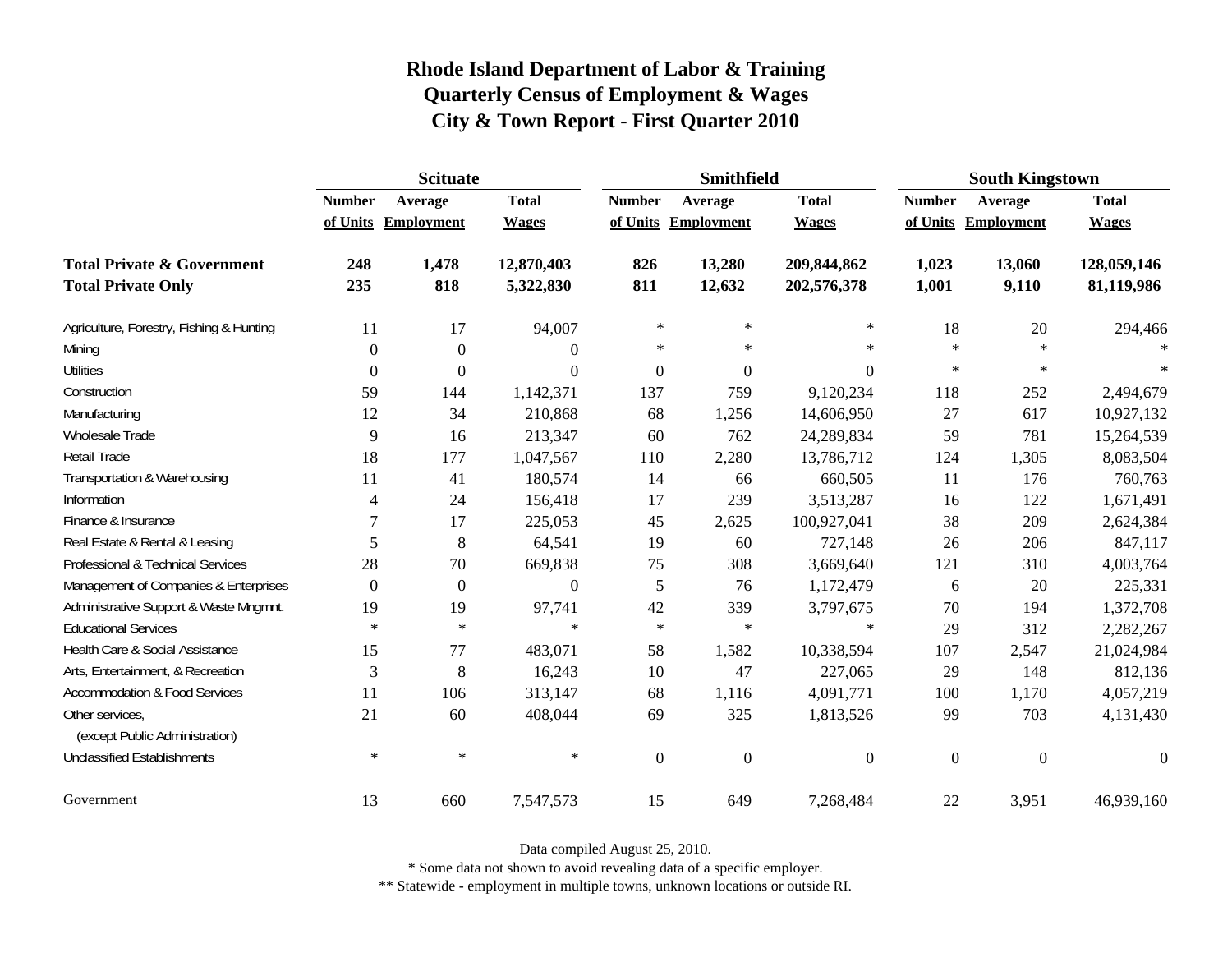|                                                   | <b>Tiverton</b>     |                  |              |                  | Warren              |                  | Warwick          |                |                  |
|---------------------------------------------------|---------------------|------------------|--------------|------------------|---------------------|------------------|------------------|----------------|------------------|
|                                                   | <b>Number</b>       | Average          | <b>Total</b> | <b>Number</b>    | Average             | <b>Total</b>     | <b>Number</b>    | Average        | <b>Total</b>     |
|                                                   | of Units Employment |                  | <b>Wages</b> |                  | of Units Employment | <b>Wages</b>     | of Units         | Employment     | <b>Wages</b>     |
| <b>Total Private &amp; Government</b>             | 391                 | 2,303            | 19,170,685   | 373              | 3,429               | 25,505,946       | 3,219            | 46,221         | 444,422,187      |
| <b>Total Private Only</b>                         | 376                 | 1,821            | 13,810,346   | 365              | 3,267               | 23,312,490       | 3,186            | 41,987         | 388,955,535      |
| Agriculture, Forestry, Fishing & Hunting          | 10                  | 20               | 71,156       | $\ast$           | $\ast$              | $\ast$           | $\ast$           | $\ast$         |                  |
| Mining                                            | $\ast$              | $\ast$           | $\ast$       | $\boldsymbol{0}$ | $\boldsymbol{0}$    | $\boldsymbol{0}$ | $\boldsymbol{0}$ | $\overline{0}$ | $\boldsymbol{0}$ |
| <b>Utilities</b>                                  | $\ast$              | $\ast$           | $\ast$       | $\boldsymbol{0}$ | $\mathbf{0}$        | $\boldsymbol{0}$ | $*$              | $\ast$         |                  |
| Construction                                      | 61                  | 146              | 1,163,110    | 45               | 92                  | 800,454          | 322              | 1,548          | 18,542,729       |
| Manufacturing                                     | 13                  | 63               | 331,840      | 42               | 702                 | 6,670,540        | 164              | 3,316          | 40,074,203       |
| Wholesale Trade                                   | 26                  | 101              | 1,057,282    | 15               | 126                 | 1,784,157        | 230              | 1,675          | 23,639,405       |
| Retail Trade                                      | 55                  | 440              | 4,009,631    | 44               | 280                 | 1,267,832        | 432              | 7,553          | 45,322,620       |
| Transportation & Warehousing                      | $\ast$              | $\ast$           | $\ast$       | 5                | 253                 | 1,185,947        | 85               | 1,882          | 16,153,245       |
| Information                                       | 6                   | 5                | 63,253       | 5                | 38                  | 335,058          | 49               | 563            | 6,976,976        |
| Finance & Insurance                               | 12                  | 52               | 638,610      | 15               | 216                 | 1,827,955        | 189              | 2,998          | 43,348,051       |
| Real Estate & Rental & Leasing                    | 5                   | $\overline{2}$   | 41,192       | 12               | 17                  | 130,469          | 126              | 1,155          | 8,522,660        |
| Professional & Technical Services                 | 46                  | 133              | 1,435,969    | 29               | 90                  | 864,965          | 373              | 1,887          | 22,586,139       |
| Management of Companies & Enterprises             | $\ast$              | $\ast$           | $\ast$       | $\ast$           | $\ast$              | $\ast$           | 21               | 1,329          | 31,350,713       |
| Administrative Support & Waste Mngmnt.            | 23                  | 50               | 510,424      | 22               | 138                 | 738,845          | 210              | 1,805          | 13,885,682       |
| <b>Educational Services</b>                       | 3                   | 7                | 17,275       | 6                | 69                  | 623,813          | 40               | 1,049          | 9,606,581        |
| Health Care & Social Assistance                   | 25                  | 321              | 2,234,387    | 34               | 581                 | 4,652,086        | 339              | 8,419          | 77,881,961       |
| Arts, Entertainment, & Recreation                 | 6                   | 26               | 131,269      | 6                | 41                  | 150,640          | 42               | 373            | 2,031,817        |
| <b>Accommodation &amp; Food Services</b>          | 29                  | 247              | 736,236      | 38               | 473                 | 1,406,243        | 238              | 4,774          | 18,452,749       |
| Other services,<br>(except Public Administration) | 44                  | 111              | 485,146      | 44               | 145                 | 765,555          | 321              | 1,647          | 10,526,375       |
| <b>Unclassified Establishments</b>                | $\boldsymbol{0}$    | $\boldsymbol{0}$ | $\mathbf{0}$ | $\boldsymbol{0}$ | $\mathbf{0}$        | $\boldsymbol{0}$ | $\ast$           | $\ast$         | $\ast$           |
| Government                                        | 15                  | 483              | 5,360,339    | 8                | 164                 | 2,193,456        | 33               | 4,233          | 55,466,652       |

Data compiled August 25, 2010.

\* Some data not shown to avoid revealing data of a specific employer.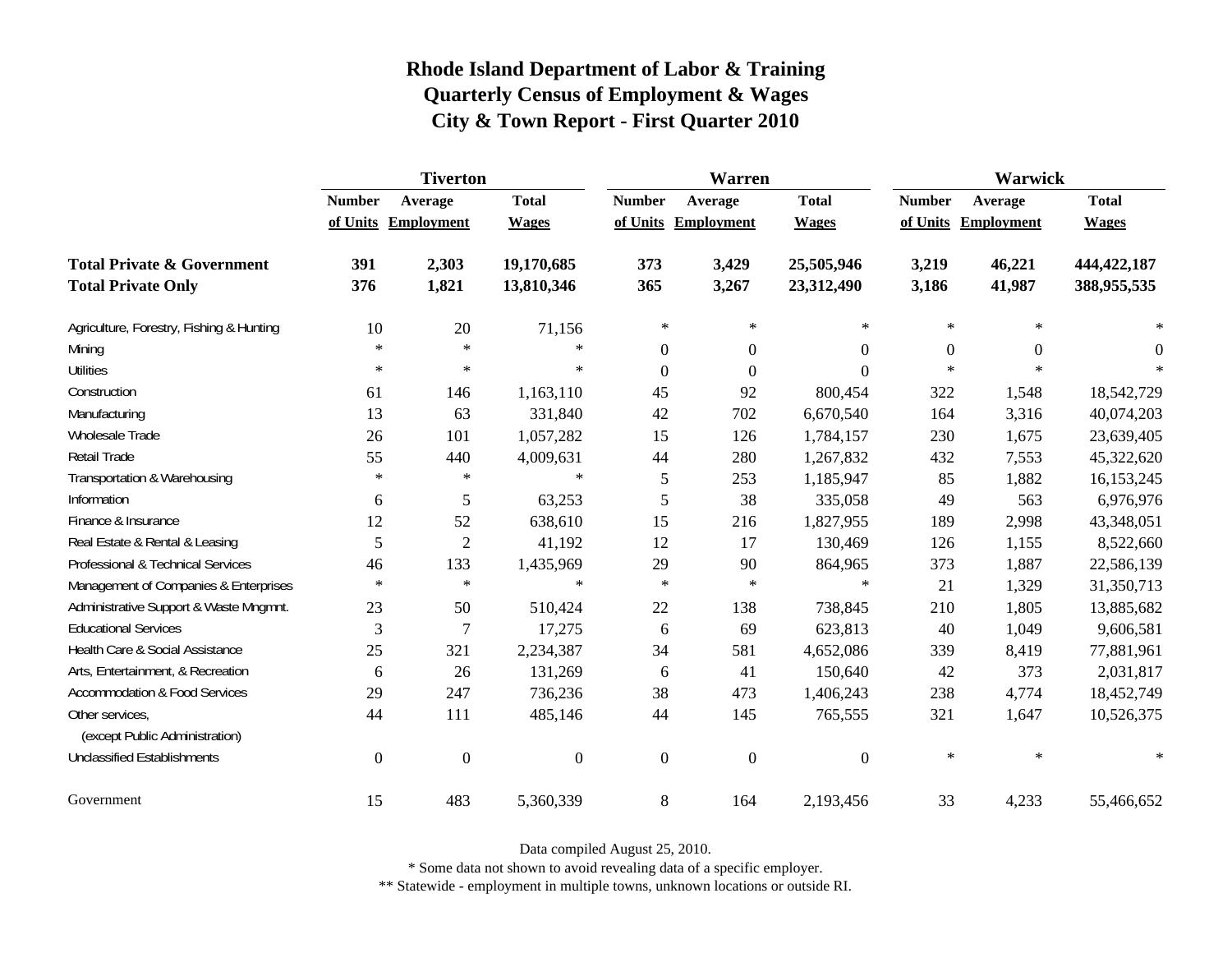|                                                   | Westerly         |                     |                  | <b>West Greenwich</b> |                     |                  | <b>West Warwick</b> |                     |              |
|---------------------------------------------------|------------------|---------------------|------------------|-----------------------|---------------------|------------------|---------------------|---------------------|--------------|
|                                                   | <b>Number</b>    | Average             | <b>Total</b>     | <b>Number</b>         | Average             | <b>Total</b>     | <b>Number</b>       | Average             | <b>Total</b> |
|                                                   |                  | of Units Employment | <b>Wages</b>     |                       | of Units Employment | <b>Wages</b>     |                     | of Units Employment | <b>Wages</b> |
| <b>Total Private &amp; Government</b>             | 872              | 8,660               | 72,506,797       | 198                   | 3,055               | 51,347,042       | 615                 | 7,729               | 79,823,915   |
| <b>Total Private Only</b>                         | 853              | 7,600               | 61,303,423       | 191                   | 2,666               | 46,641,508       | 601                 | 6,694               | 66,909,177   |
| Agriculture, Forestry, Fishing & Hunting          | $\ast$           | $\ast$              | $\ast$           | $\ast$                | $\ast$              | $*$              | $\ast$              | $\ast$              |              |
| Mining                                            | $\ast$           | $\ast$              | $\ast$           | $\ast$                | $\ast$              | $\ast$           | $\theta$            | $\boldsymbol{0}$    | $\theta$     |
| <b>Utilities</b>                                  | $\ast$           | $\ast$              | $\ast$           | $\boldsymbol{0}$      | $\Omega$            | $\Omega$         | $\theta$            | $\boldsymbol{0}$    | $\Omega$     |
| Construction                                      | 101              | 195                 | 2,002,472        | 43                    | 78                  | 560,536          | 85                  | 183                 | 1,899,051    |
| Manufacturing                                     | 27               | 552                 | 6,022,673        | $\ast$                | $\ast$              | $\ast$           | 34                  | 1,329               | 14,811,140   |
| Wholesale Trade                                   | 34               | 70                  | 803,718          | 12                    | 240                 | 3,228,537        | 27                  | 269                 | 3,868,291    |
| <b>Retail Trade</b>                               | 139              | 1,869               | 10,747,081       | 13                    | 60                  | 267,218          | 90                  | 951                 | 6,302,106    |
| Transportation & Warehousing                      | 8                | 32                  | 224,936          | $\ast$                | $\ast$              | $\ast$           | 8                   | 275                 | 1,977,758    |
| Information                                       | 13               | 219                 | 2,410,148        | 4                     | 13                  | 345,158          | $\ast$              | $\ast$              | $\ast$       |
| Finance & Insurance                               | 32               | 324                 | 4,052,250        | 8                     | 33                  | 320,873          | $27\,$              | 699                 | 9,609,521    |
| Real Estate & Rental & Leasing                    | 27               | 75                  | 544,386          | 4                     | 12                  | 304,712          | 22                  | 52                  | 452,921      |
| Professional & Technical Services                 | 73               | 240                 | 2,770,327        | $\ast$                | $\ast$              | $\ast$           | 54                  | 154                 | 2,170,686    |
| Management of Companies & Enterprises             | $\ast$           | $\ast$              | $\ast$           | $\ast$                | $\ast$              | $\ast$           | $\ast$              | $\ast$              | $\ast$       |
| Administrative Support & Waste Mngmnt.            | 46               | 110                 | 637,915          | 18                    | 89                  | 683,870          | 21                  | 106                 | 675,509      |
| <b>Educational Services</b>                       | 8                | 82                  | 356,573          | $\ast$                | $\ast$              | $\ast$           | 8                   | 41                  | 161,097      |
| Health Care & Social Assistance                   | 111              | 2,025               | 19,878,819       | 9                     | 165                 | 879,515          | 44                  | 767                 | 6,161,088    |
| Arts, Entertainment, & Recreation                 | 36               | 262                 | 1,586,874        | $\ast$                | $\ast$              | $\ast$           | 11                  | 35                  | 322,900      |
| <b>Accommodation &amp; Food Services</b>          | 99               | 993                 | 3,270,838        | 19                    | 234                 | 847,040          | 62                  | 638                 | 2,033,838    |
| Other services,<br>(except Public Administration) | 90               | 273                 | 1,346,625        | 11                    | 31                  | 134,423          | 98                  | 330                 | 1,757,038    |
| <b>Unclassified Establishments</b>                | $\boldsymbol{0}$ | $\boldsymbol{0}$    | $\boldsymbol{0}$ | $\boldsymbol{0}$      | $\boldsymbol{0}$    | $\boldsymbol{0}$ | $\mathbf{0}$        | $\boldsymbol{0}$    | $\Omega$     |
| Government                                        | 19               | 1,062               | 11,203,374       | $\overline{7}$        | 391                 | 4,705,534        | 14                  | 1,034               | 12,914,738   |

Data compiled August 25, 2010.

\* Some data not shown to avoid revealing data of a specific employer.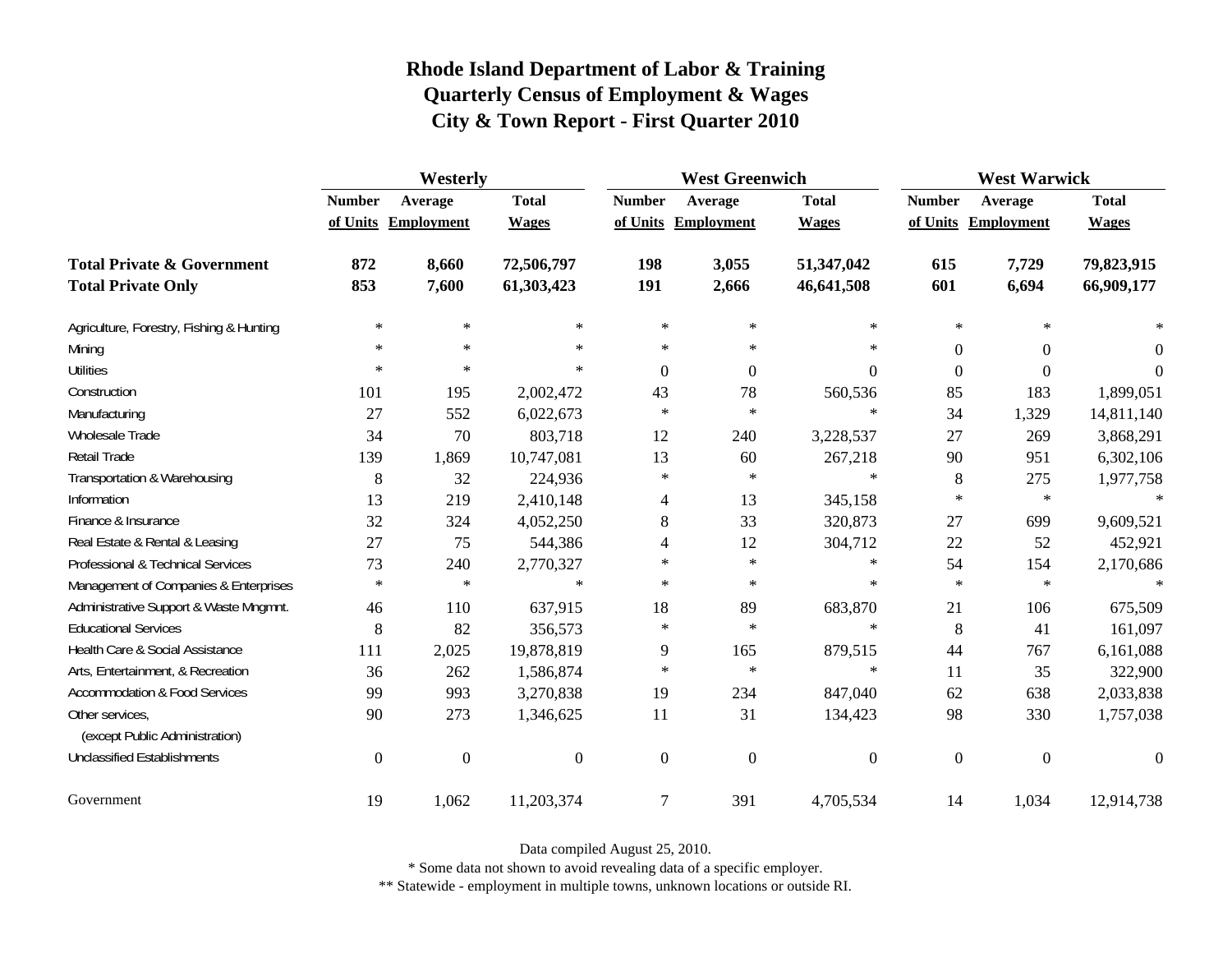|                                          |                  | Woonsocket        |                  | Statewide **   |                   |                  |  |
|------------------------------------------|------------------|-------------------|------------------|----------------|-------------------|------------------|--|
|                                          | <b>Number</b>    | Average           | <b>Total</b>     | <b>Number</b>  | Average           | <b>Total</b>     |  |
|                                          | of Units         | <b>Employment</b> | <b>Wages</b>     | of Units       | <b>Employment</b> | <b>Wages</b>     |  |
| <b>Total Private &amp; Government</b>    | 844              | 15,027            | 234,008,104      | 3,056          | 8,804             | 137,433,373      |  |
| <b>Total Private Only</b>                | 825              | 13,375            | 214,291,804      | 3,052          | 8,791             | 137,192,303      |  |
| Agriculture, Forestry, Fishing & Hunting | $\boldsymbol{0}$ | $\boldsymbol{0}$  | 0                | $\overline{0}$ | $\overline{0}$    | $\boldsymbol{0}$ |  |
| Mining                                   | $\boldsymbol{0}$ | $\boldsymbol{0}$  | 0                | $\overline{0}$ | 0                 | 0                |  |
| <b>Utilities</b>                         | $\ast$           | $\ast$            | $\ast$           | $\ast$         | $\ast$            | $\ast$           |  |
| Construction                             | 59               | 258               | 2,510,885        | 266            | 522               | 6,624,216        |  |
| Manufacturing                            | 63               | 961               | 9,283,753        | 22             | 75                | 1,175,173        |  |
| Wholesale Trade                          | 46               | 361               | 4,149,797        | 1,099          | 2,104             | 48,705,198       |  |
| <b>Retail Trade</b>                      | 122              | 1,659             | 12,310,944       | 92             | 692               | 14,301,498       |  |
| Transportation & Warehousing             | $\ast$           | $\ast$            | $\ast$           | 40             | 103               | 1,344,592        |  |
| Information                              | 12               | 102               | 943,431          | 161            | 283               | 3,705,710        |  |
| Finance & Insurance                      | 24               | 180               | 1,889,062        | 125            | 317               | 8,033,321        |  |
| Real Estate & Rental & Leasing           | 31               | 125               | 887,761          | 28             | 54                | 1,129,502        |  |
| Professional & Technical Services        | 69               | 386               | 5,276,871        | 507            | 1,174             | 21,143,254       |  |
| Management of Companies & Enterprises    | $\ast$           | $\ast$            | $\ast$           | 39             | 112               | 2,380,304        |  |
| Administrative Support & Waste Mngmnt.   | 37               | 594               | 6,861,231        | 329            | 2,083             | 16,464,772       |  |
| <b>Educational Services</b>              | 14               | 351               | 3,904,226        | 60             | 146               | 959,200          |  |
| Health Care & Social Assistance          | 110              | 3,788             | 30,158,804       | 55             | 293               | 4,399,128        |  |
| Arts, Entertainment, & Recreation        | $\overline{7}$   | 91                | 342,328          | $\ast$         | $\ast$            | $\ast$           |  |
| <b>Accommodation &amp; Food Services</b> | 99               | 1,117             | 3,630,959        | 35             | 478               | 2,246,441        |  |
| Other services,                          | 108              | 490               | 2,109,943        | 111            | 236               | 3,079,845        |  |
| (except Public Administration)           |                  |                   |                  |                |                   |                  |  |
| <b>Unclassified Establishments</b>       | $\boldsymbol{0}$ | $\boldsymbol{0}$  | $\boldsymbol{0}$ | 59             | 42                | 523,224          |  |
| Government                               | 19               | 1,651             | 19,716,300       | 4              | 13                | 241,070          |  |

Data compiled August 25, 2010.

\* Some data not shown to avoid revealing data of a specific employer.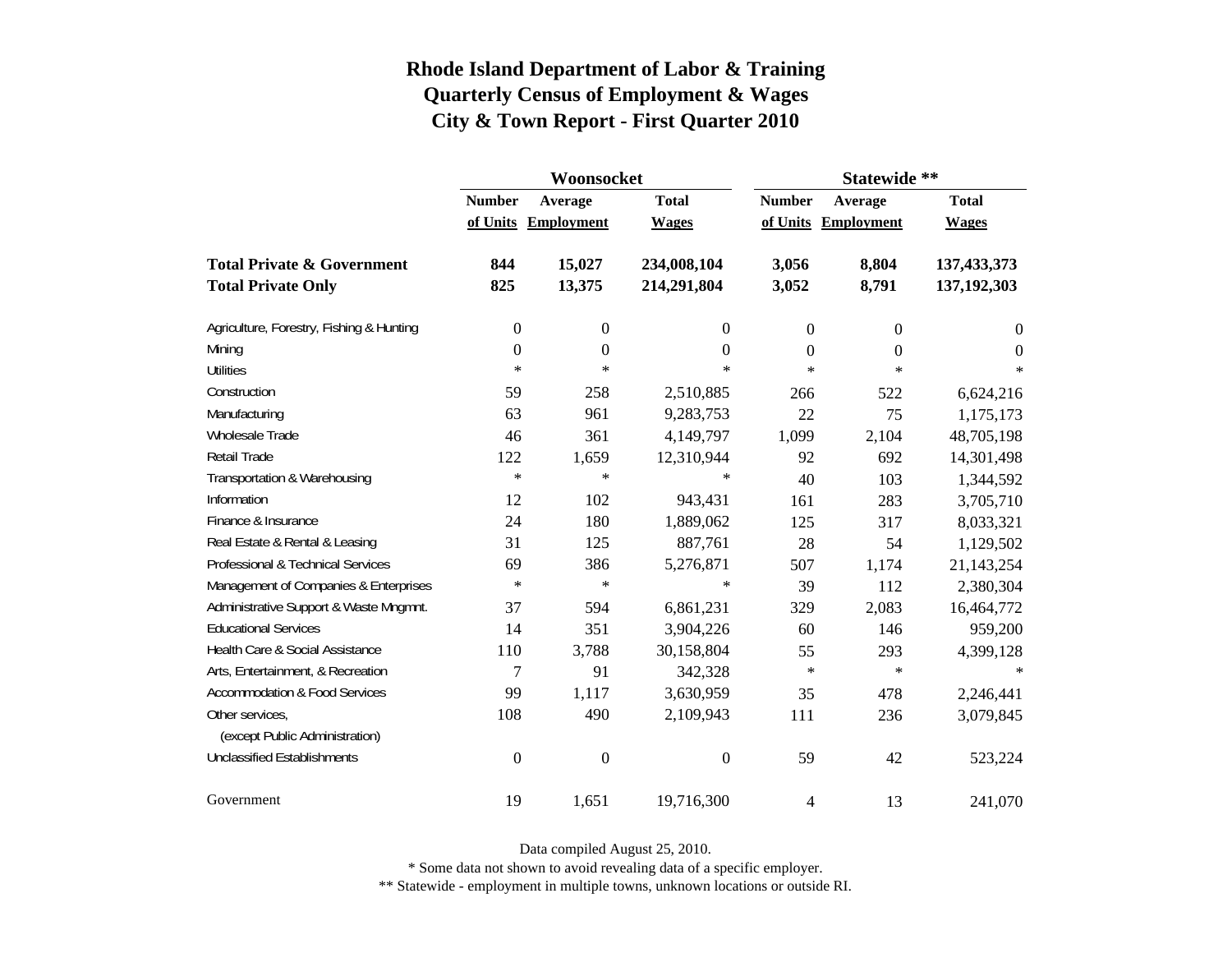|                                                   | <b>Bristol County</b> |                     |                |                  | <b>Kent County</b>  |                  |               | <b>Newport County</b> |              |  |
|---------------------------------------------------|-----------------------|---------------------|----------------|------------------|---------------------|------------------|---------------|-----------------------|--------------|--|
|                                                   | <b>Number</b>         | Average             | <b>Total</b>   | <b>Number</b>    | Average             | <b>Total</b>     | <b>Number</b> | Average               | <b>Total</b> |  |
|                                                   |                       | of Units Employment | <b>Wages</b>   |                  | of Units Employment | <b>Wages</b>     |               | of Units Employment   | <b>Wages</b> |  |
| <b>Total Private &amp; Government</b>             | 1,443                 | 13,336              | 106,149,834    | 5,484            | 70,884              | 698,938,626      | 3,273         | 35,488                | 384,812,910  |  |
| <b>Total Private Only</b>                         | 1,408                 | 11,240              | 84,189,695     | 5,398            | 63,185              | 604,467,523      | 3,172         | 27,864                | 261,588,596  |  |
| Agriculture, Forestry, Fishing & Hunting          | 5                     |                     | 1,128          | 13               | 36                  | 120,150          | 44            | 141                   | 862,825      |  |
| Mining                                            | $\ast$                | $\star$             | $\ast$         | $\star$          | $\ast$              | $\ast$           | $\ast$        | $\ast$                | $\star$      |  |
| <b>Utilities</b>                                  | $\ast$                | $\ast$              | $\ast$         | $\star$          | $\ast$              | $\ast$           | 5             | 49                    | 1,003,046    |  |
| Construction                                      | 206                   | 537                 | 5,417,152      | 625              | 2,317               | 25,934,484       | 361           | 1,308                 | 13,024,587   |  |
| Manufacturing                                     | 121                   | 1,717               | 15,385,544     | 280              | 6,904               | 101,546,214      | 91            | 2,364                 | 47,208,935   |  |
| Wholesale Trade                                   | 74                    | 272                 | 4,420,294      | 374              | 2,710               | 41,680,882       | 170           | 574                   | 7,741,147    |  |
| <b>Retail Trade</b>                               | 139                   | 1,249               | 6,753,839      | 690              | 10,872              | 67,098,987       | 439           | 3,810                 | 24,740,911   |  |
| Transportation & Warehousing                      | 16                    | 272                 | 1,315,171      | 118              | 2,639               | 21,793,515       | 70            | 490                   | 3,321,904    |  |
| Information                                       | 23                    | 116                 | 1,249,519      | 83               | 1,399               | 21,716,347       | 58            | 606                   | 8,432,225    |  |
| Finance & Insurance                               | 53                    | 401                 | 4,492,674      | 297              | 4,131               | 58,398,562       | 106           | 913                   | 13,550,233   |  |
| Real Estate & Rental & Leasing                    | 39                    | 65                  | 602,019        | 208              | 1,375               | 10,729,890       | 120           | 543                   | 4,243,104    |  |
| Professional & Technical Services                 | 138                   | 314                 | 3,641,059      | 630              | 3,230               | 41,529,225       | 412           | 3,184                 | 46,719,495   |  |
| Management of Companies & Enterprises             | 7                     | 40                  | 555,060        | 33               | 1,593               | 35,702,733       | 20            | 517                   | 5,446,252    |  |
| Administrative Support & Waste Mngmnt.            | 88                    | 330                 | 1,944,260      | 354              | 2,323               | 17,601,114       | 204           | 791                   | 6,879,228    |  |
| <b>Educational Services</b>                       | 26                    | 1,628               | 15,688,011     | 72               | 1,402               | 11,888,550       | 51            | 1,195                 | 11,184,280   |  |
| Health Care & Social Assistance                   | 122                   | 2,012               | 13,462,510     | 523              | 11,593              | 101,936,428      | 226           | 4,237                 | 32, 141, 758 |  |
| Arts, Entertainment, & Recreation                 | 31                    | 246                 | 1,720,514      | 73               | 588                 | 3,232,033        | 94            | 900                   | 6,235,946    |  |
| <b>Accommodation &amp; Food Services</b>          | 125                   | 1,373               | 4,203,490      | 434              | 7,518               | 28,322,368       | 350           | 4,717                 | 19,669,164   |  |
| Other services,<br>(except Public Administration) | 194                   | 656                 | 3,066,390      | 587              | 2,549               | 15,175,622       | 349           | 1,523                 | 9,164,868    |  |
| <b>Unclassified Establishments</b>                | $\overline{0}$        | $\boldsymbol{0}$    | $\overline{0}$ | $\boldsymbol{0}$ | $\boldsymbol{0}$    | $\boldsymbol{0}$ | $\ast$        | $\ast$                | $\ast$       |  |
| Government                                        | 35                    | 2,097               | 21,960,139     | 86               | 7,700               | 94,471,103       | 101           | 7,626                 | 123,224,314  |  |

Data compiled August 25, 2010.

\* Some data not shown to avoid revealing data of a specific employer.